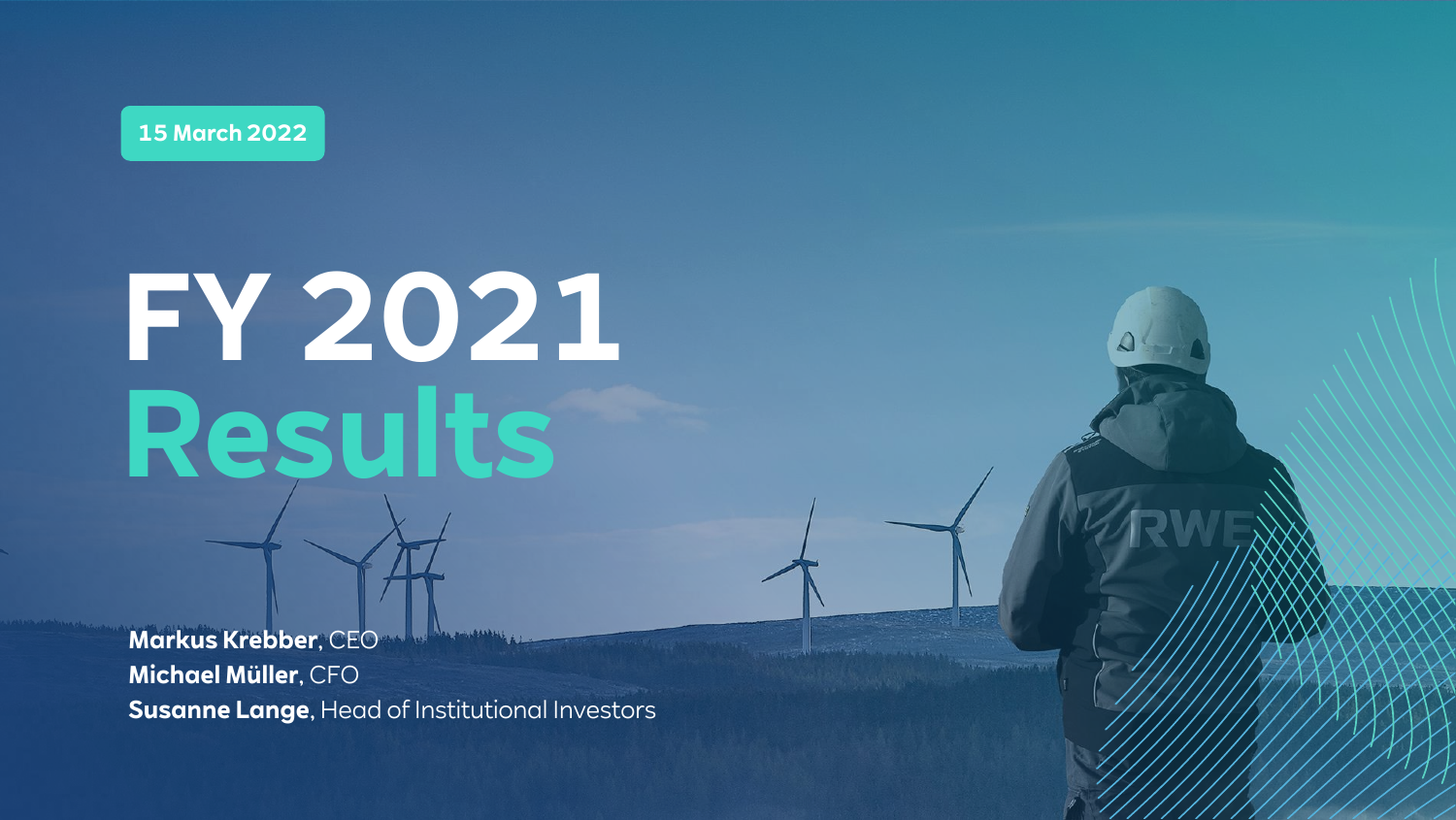## **Disclaimer**

This document contains forward-looking statements. These statements are based on the current views, expectations, assumptions and information of the management, and are based on information currently available to the management. Forward-looking statements shall not be construed as a promise for the materialisation of future results and developments and involve known and unknown risks and uncertainties. Actual results, performance or events may differ materially from those described in such statements due to, among other things, changes in the general economic and competitive environment, risks associated with capital markets, currency exchange rate fluctuations, changes in international and national laws and regulations, in particular with respect to tax laws and regulations, affecting the Company, and other factors. Neither the Company nor any of its affiliates assumes any obligations to update any forward-looking statements.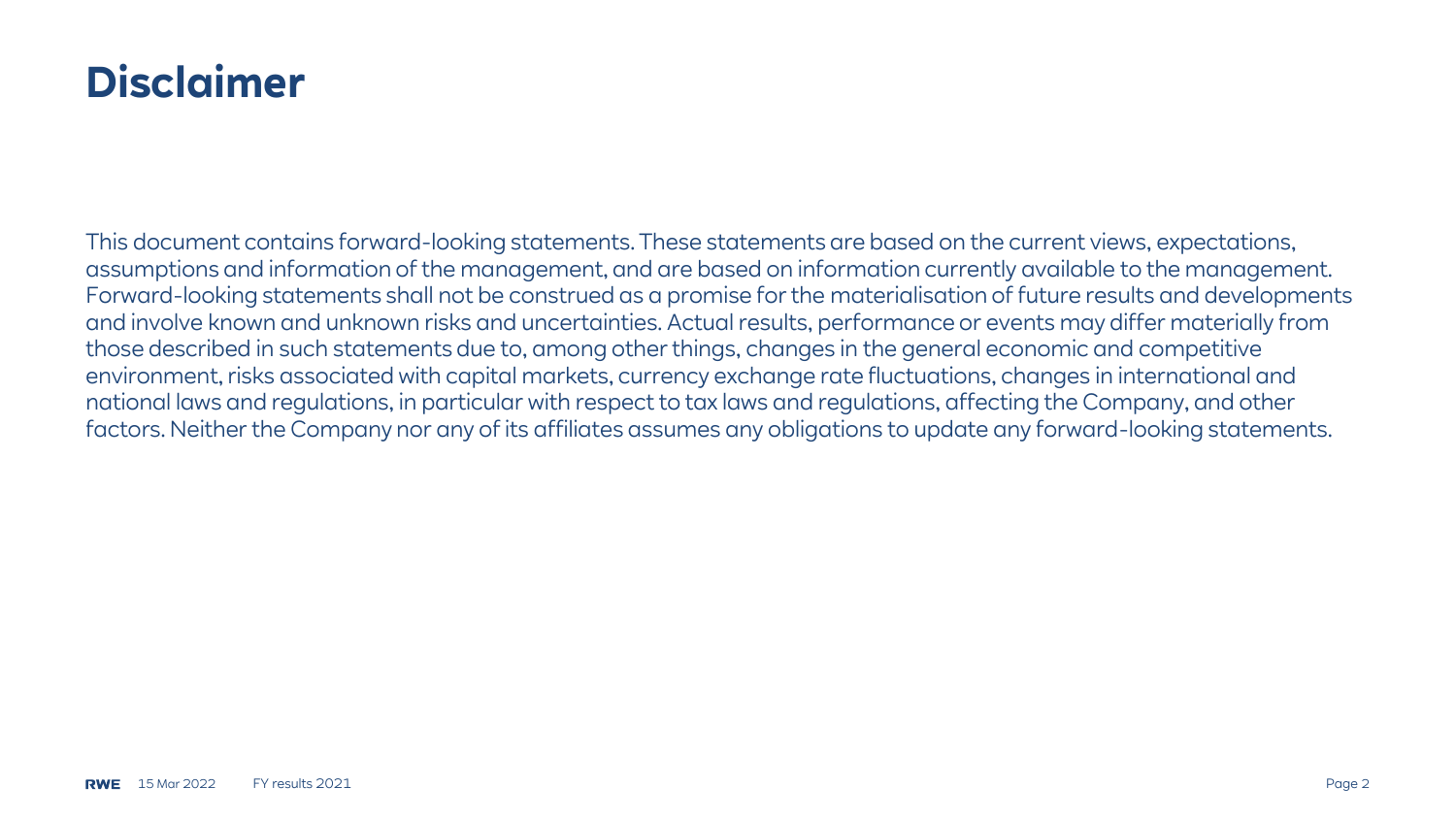## **Strategic update Markus Krebber, CEO**

RWE 15 Mar 2022 FY results 2021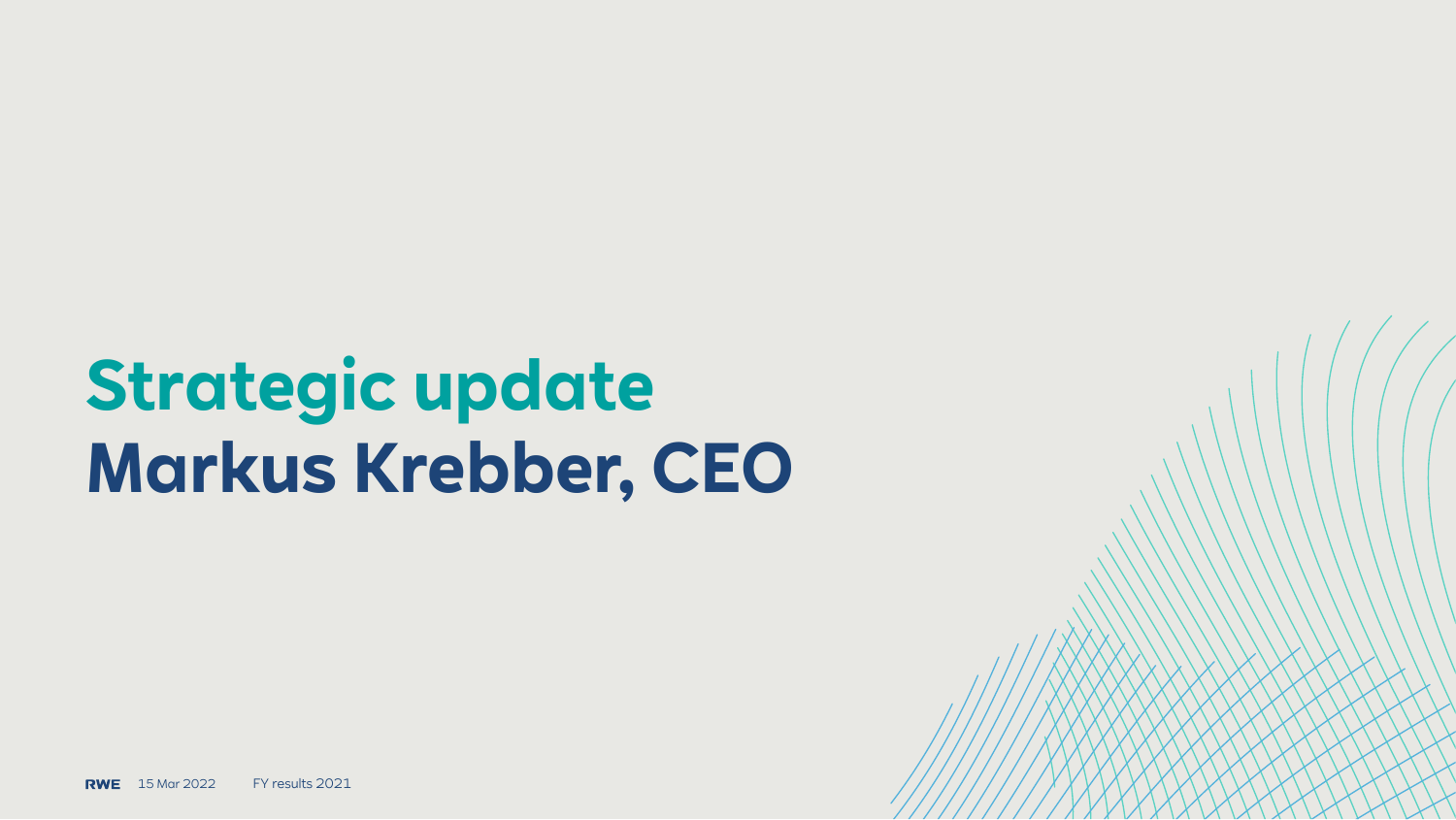## **Review 2021: strong financial and strategic performance drives continuous shareholder value creation**

- **Financial targets exceeded:** adj. EBITDA €3.65bn and adj. Net income €1.57bn
- **Transformational growth is forging ahead**
	- **1.3 GW of green capacity added**
	- currently **5.6 GW under construction**
	- **5 GW offshore wind pipeline expansion in 2021**  (UK, Poland, Germany, Denmark)
- $\rightarrow$ **Moody´s** and **Fitch upgraded our rating** – acknowledging our **strategic and financial strength**
- **ESG credentials**: **industry mover award** from  $\rightarrow$ **S&P Global** in their **2021 Corporate Sustainability Assessment**



### Note: Total Shareholder Return as of 10 Mar 2022.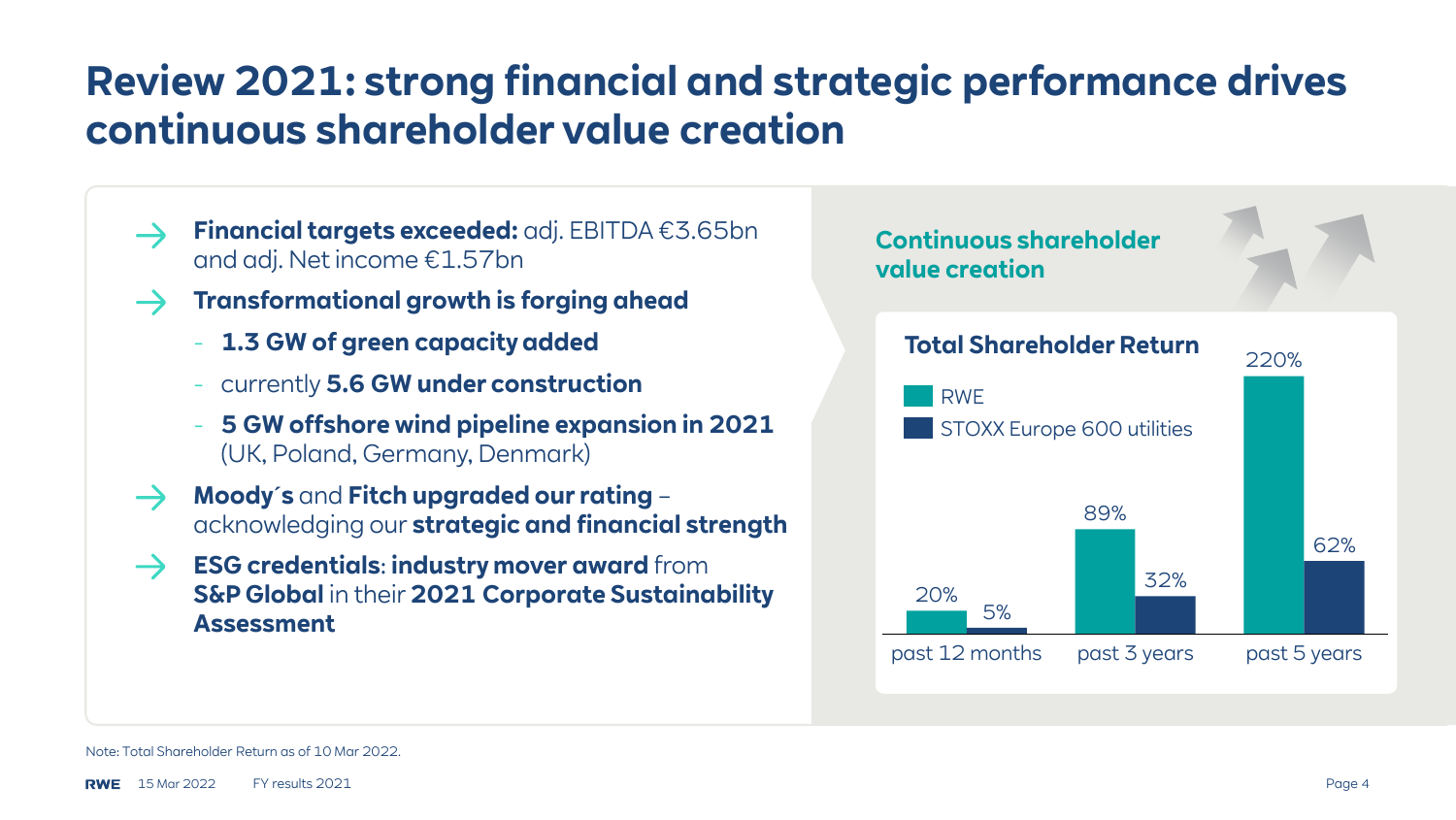## **Russian invasion of Ukraine makes energy security top priority – even stronger push for green transition expected**

### Short term focus: **ensure energy security**

### **Preparation to bring back/extend coal capacity**

- $\rightarrow$  up to 3.5 GW from RWE
- $\rightarrow$  any measure only at request of European/German government

### **Ensure high levels in gas storage facilities by beginning of winter**

### **Secure fuel supply for biomass and hard coal**

 $\rightarrow$  physical fuel supply for RWE´s Biomass/Coal plants already secured until late summer

### Medium/long-term focus: **sustainable and secure energy supply**

### **Further acceleration of energy transition in Europe: renewable build out, H2 economy, storage solutions**

 $\rightarrow$  RWE set to deliver its Growing Green strategy

### **Diversification of European gas supply**

 $\rightarrow$  RWE strong partner to develop first German LNG terminal in Brunsbüttel

### **Faster build out of green energy import infrastructure**

 $\rightarrow$  RWE exploring all options for green energy imports and import infrastructure

### **Flexible generation as backup to be powered by green fuels**

 $\rightarrow$  RWE reviews flexible generation new build options question mark over natural gas bridging fuel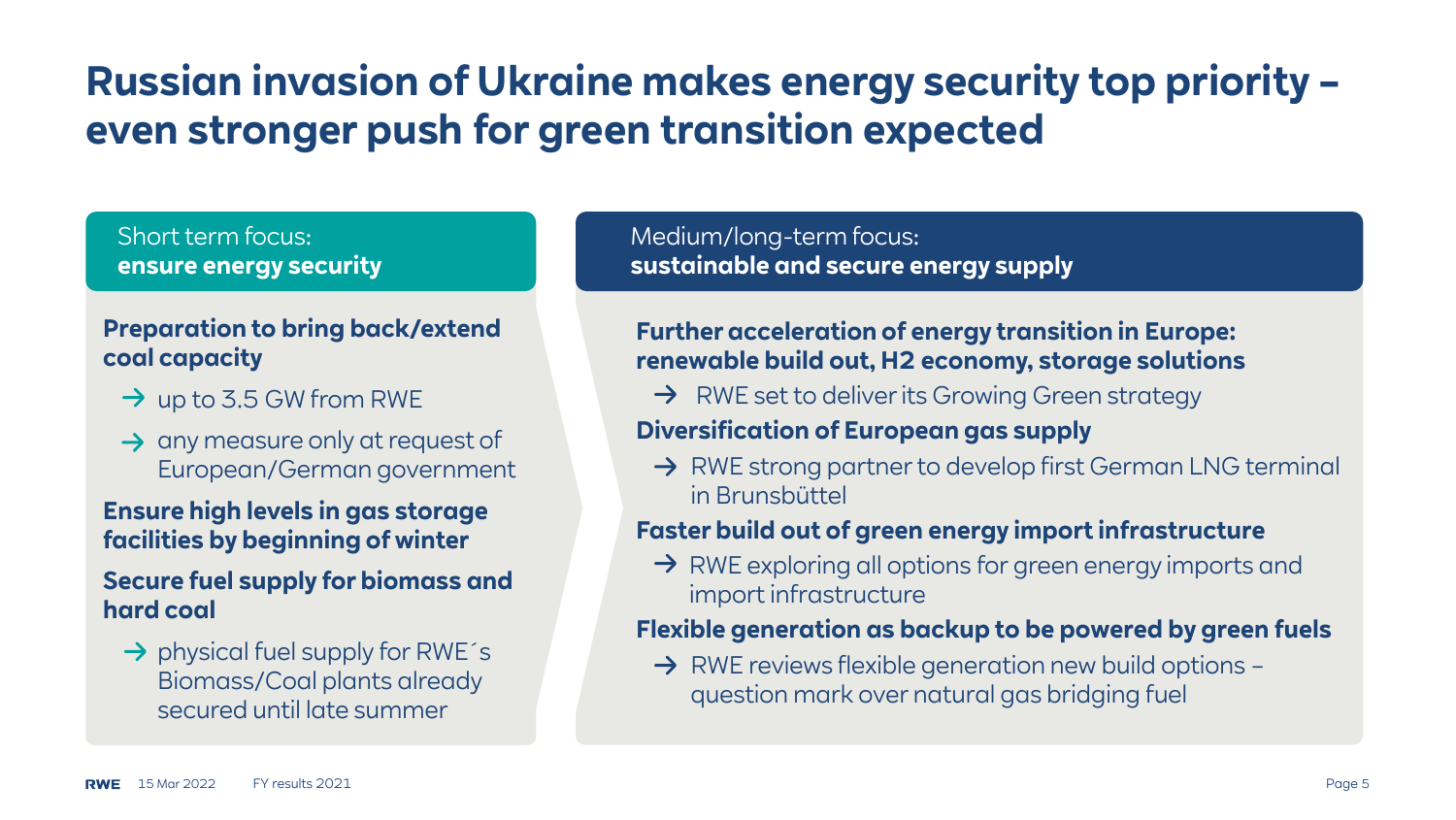## **Active risk management: immediate measures taken to increase company resilience**

| <b>Commodity exposure with Russian counterparties:</b><br><b>Gas:</b> 15 TWh by 2023, 50% within the next 12 months<br><b>Hard coal:</b> 12m tonnes by 2025, of which 2m tonnes<br>within the next 12 months | Active position management and exposure<br>reduction                                       |
|--------------------------------------------------------------------------------------------------------------------------------------------------------------------------------------------------------------|--------------------------------------------------------------------------------------------|
| Business with <b>Russian counterparties</b>                                                                                                                                                                  | No new energy supply contracts with Russian<br>counterparties                              |
|                                                                                                                                                                                                              | Ending all non-energy supply business with<br>Russian counterparties with immediate effect |
| Fuel supply for our generation assets and customers                                                                                                                                                          | <b>Alternative fuel sourcing, driven by our global</b><br>supply & trading business        |
| <b>Volatility in commodity markets</b>                                                                                                                                                                       | Available liquidity increased with additional<br>credit lines                              |
| <b>Counterparty risks</b>                                                                                                                                                                                    | Strict monitoring and limit management                                                     |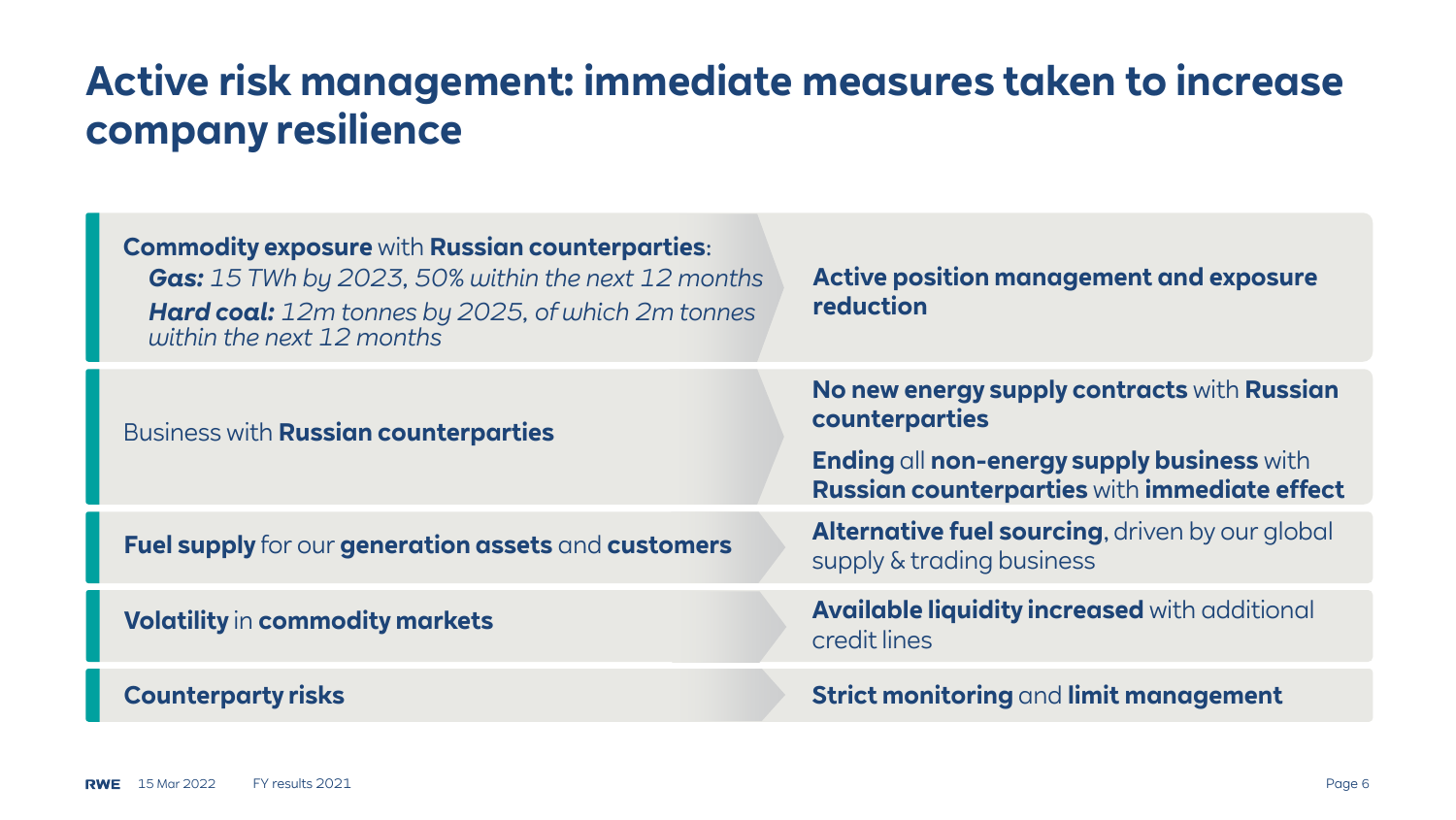## **Our Growing Green strategy is set – Execution continues as planned – Acceleration to be explored**

**GROWING GREEN** Our long-term strategy is set

**EXECUTION** continues as planned **ACCELERATION** all options will be explored

- **€50bn gross cash investments** in our core business until 2030
- **50 GW installed green net capacity** by 2030
- **€5bn EBITDA** ambition in 2030
- **5.6 GW** of green capacity under construction
- **US offshore market entry 3GW lease award** at NY Bight auction<sup>1</sup>
- Strategic partnership with **Tata Power** Renewable Energy to develop **offshore business** in **India**

1 JV with National Grid Ventures. RWE share 73%.

- Utilising **strong push for green transformation** – **ramping up**  our **origination activities** further
- Review of **new build strategy for flexible assets** – going **straight to green fuels** likely
- Faster and rigorours **buildout of green import infrastructure**  creates **additional opportunities**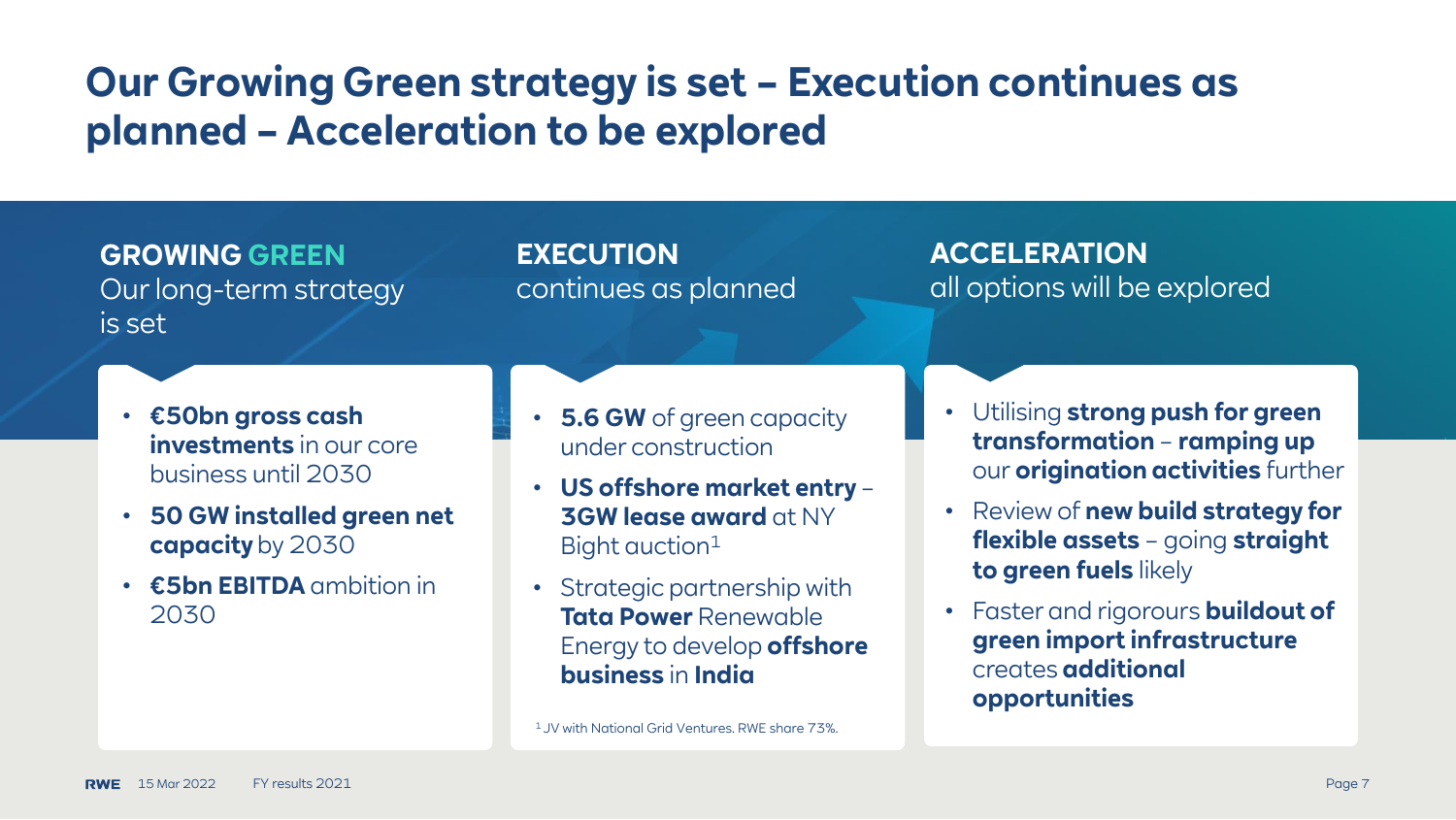## **Decisive year 2022 – Financial targets confirmed**



- We confirm our financial targets for 2022
- We are rigorously executing our Growing Green strategy
- We will support short-term energy security at request of European and German governments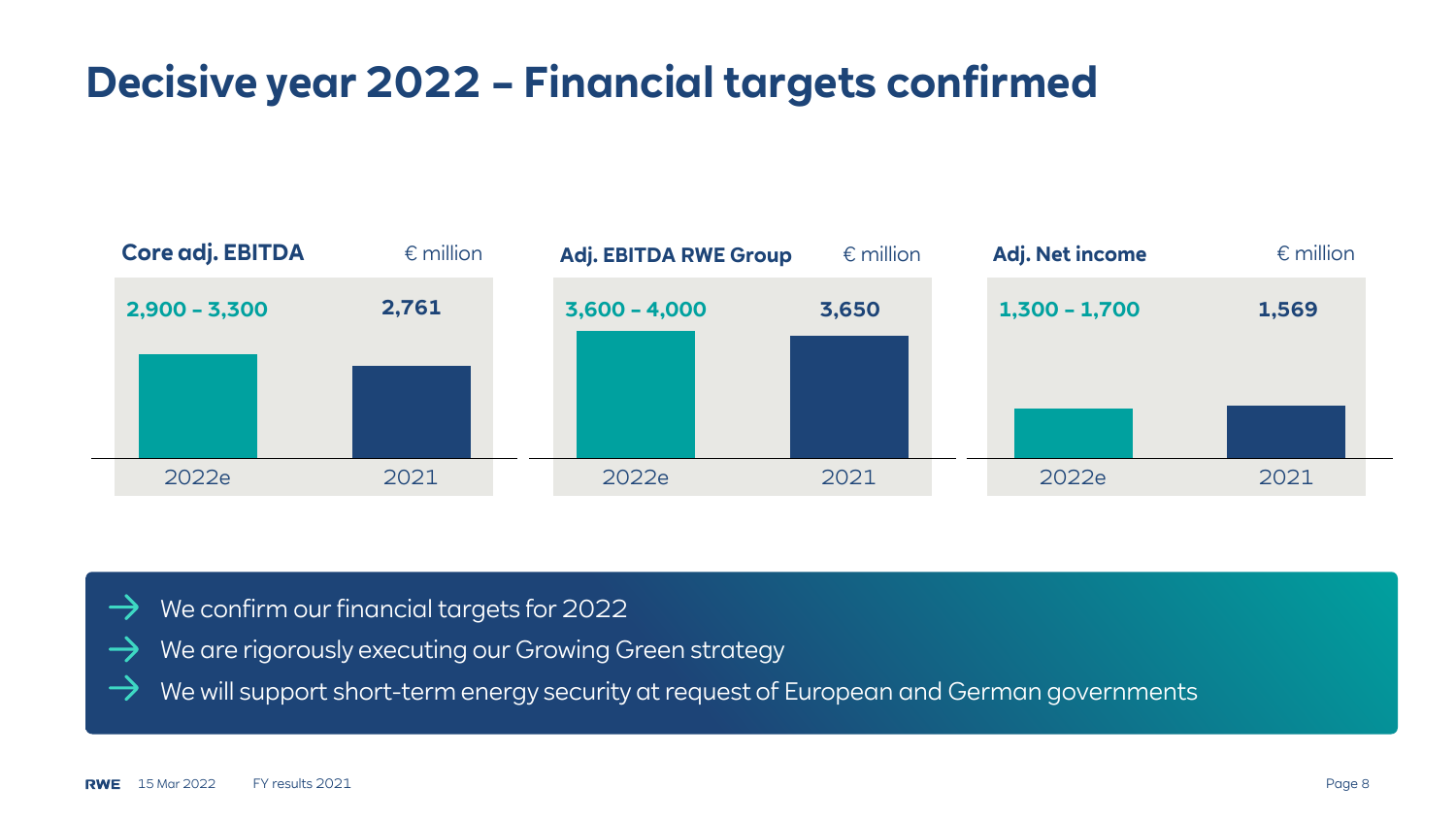## **FY2021- Financial highlights Michael Müller, CFO**

**RWE** 15 Mar 2022 FY results 2021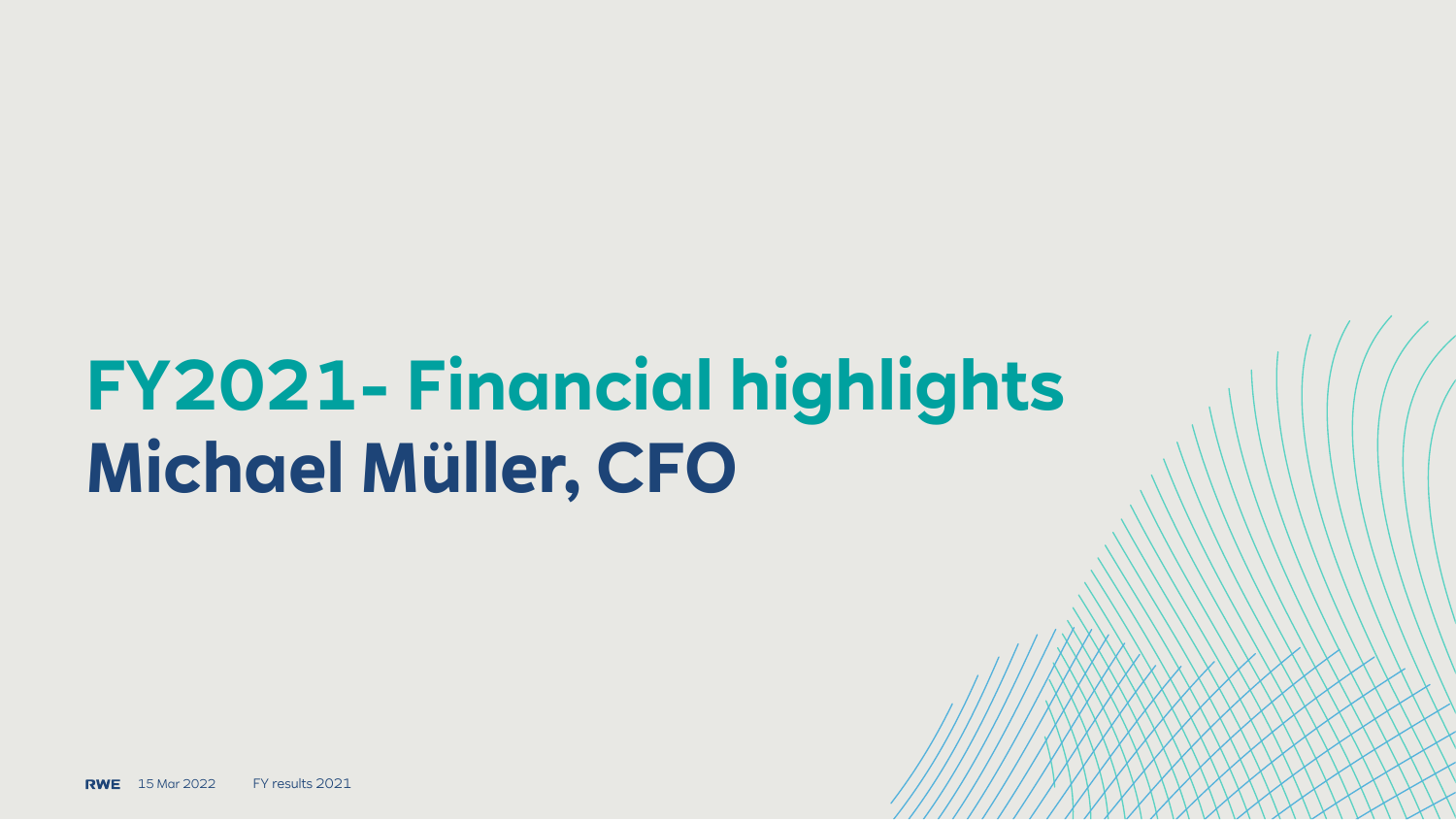## **Financial highlights FY 2021**

**Very strong business performance with earnings exceeding** outlook: EBITDA of €3.65bn and adj. net income of €1.57bn

**€3.7bn gross cash investments into green growth –** currently **5.6 GW** of **green**  generation **capacity under construction**

**Almost 90% of capex complies with** the proposed green investment criteria of the **EU taxonomy**

**Successful issuance of 1.85bn EUR green bonds** in 2021 and ESG linked syndicated credit line underlines RWE's commitment to sustainable financing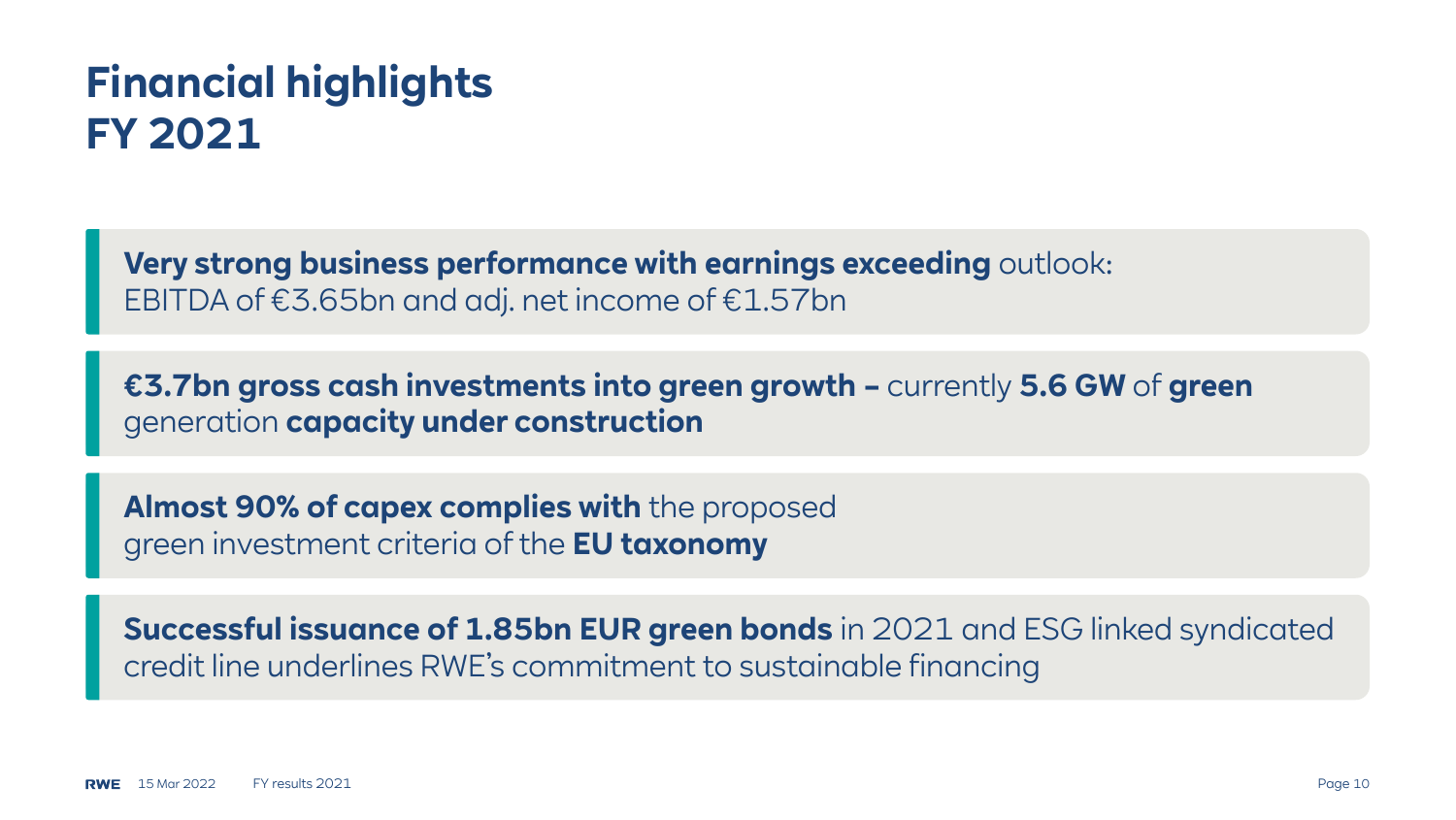## **Very good business performance in 2021**



- **Offshore Wind** earnings up on the back of a consolidation effect from Rampion and precommissioning income from Triton Knoll, despite earnings shortfalls caused by lower than normal wind speeds
- **Onshore Wind/Solar** earnings are marked by one-off effects, but also lower wind yields. Partly compensating were higher margins and capacity additions
- **Hydro/Biomass/Gas** earnings increased due to short-term asset optimisation and higher availability of the Eemshaven power plant
- **Supply & Trading** put in an outstanding trading performance, closing the year above 2020, above last year, which was already very strong

**Adj. EBITDA for RWE Group**, incl. Coal/Nuclear amounts to **€3,650 million (vs prev. year +11%)**

Note: restated adj. EBITDA for 2020 according to change in the accounting for tax benefits as of 1 Jan 2021.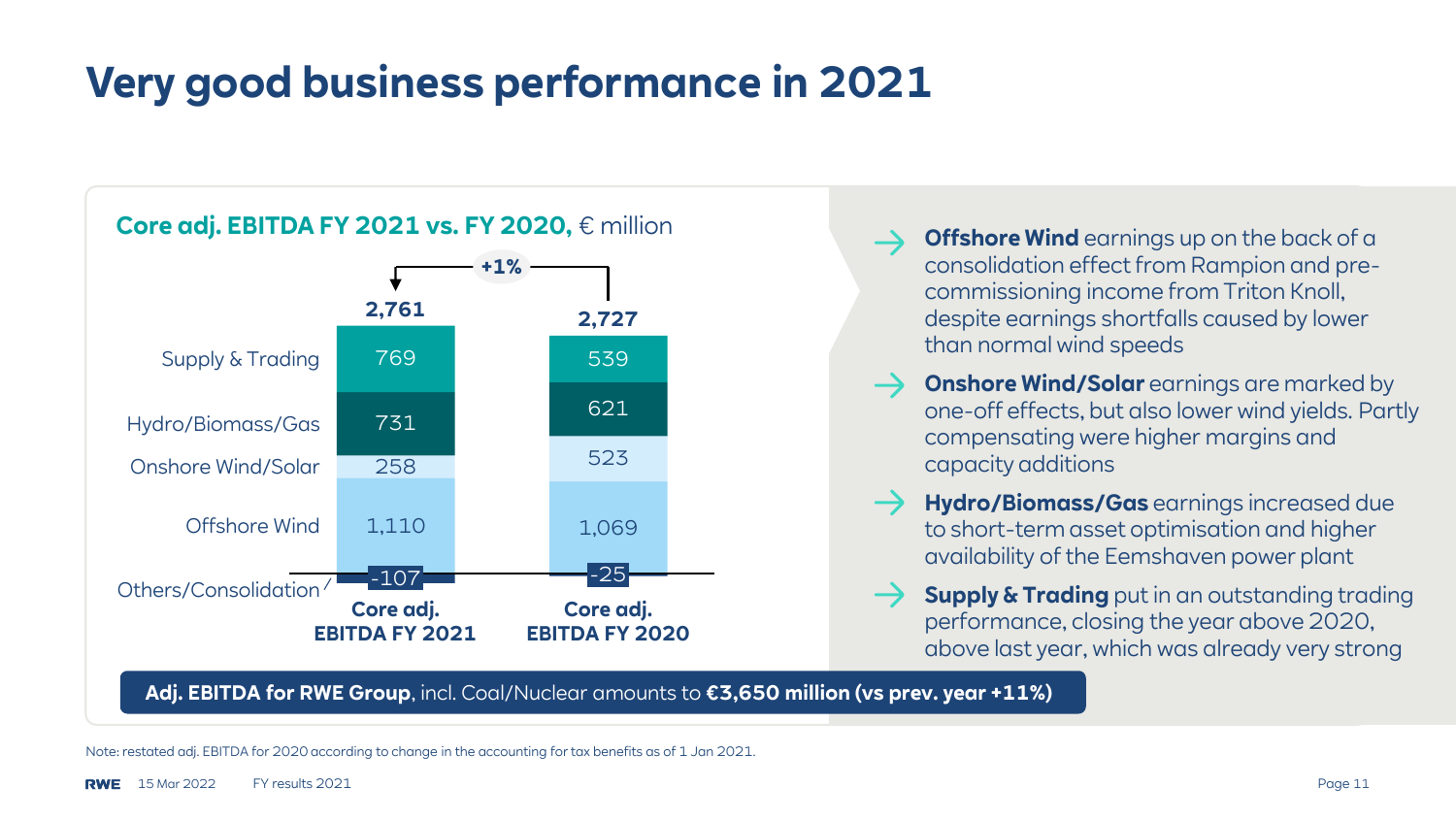## **Strong adj. net income due to good operational performance**



- Adj. EBITDA excludes non-operating result
- **Adj. financial result** includes payment of E.ON dividend of €186 million. It is mainly adjusted for changes in discount rates for provisions as well as tax interests from tax refunds unrelated to the accounting period, among other things
- **Adjustments of tax** refer to a general tax rate of  $15%$  at the RWE Group<sup>1</sup>
- **Adj. minority interest** relates mainly to fully consolidated offshore wind projects

<sup>1</sup> General tax rate of 15% for the planning horizon is based on a blended calculation of local tax rates, the use of loss carry forwards and low taxed dividend income, e.g. from E.ON and Amprion.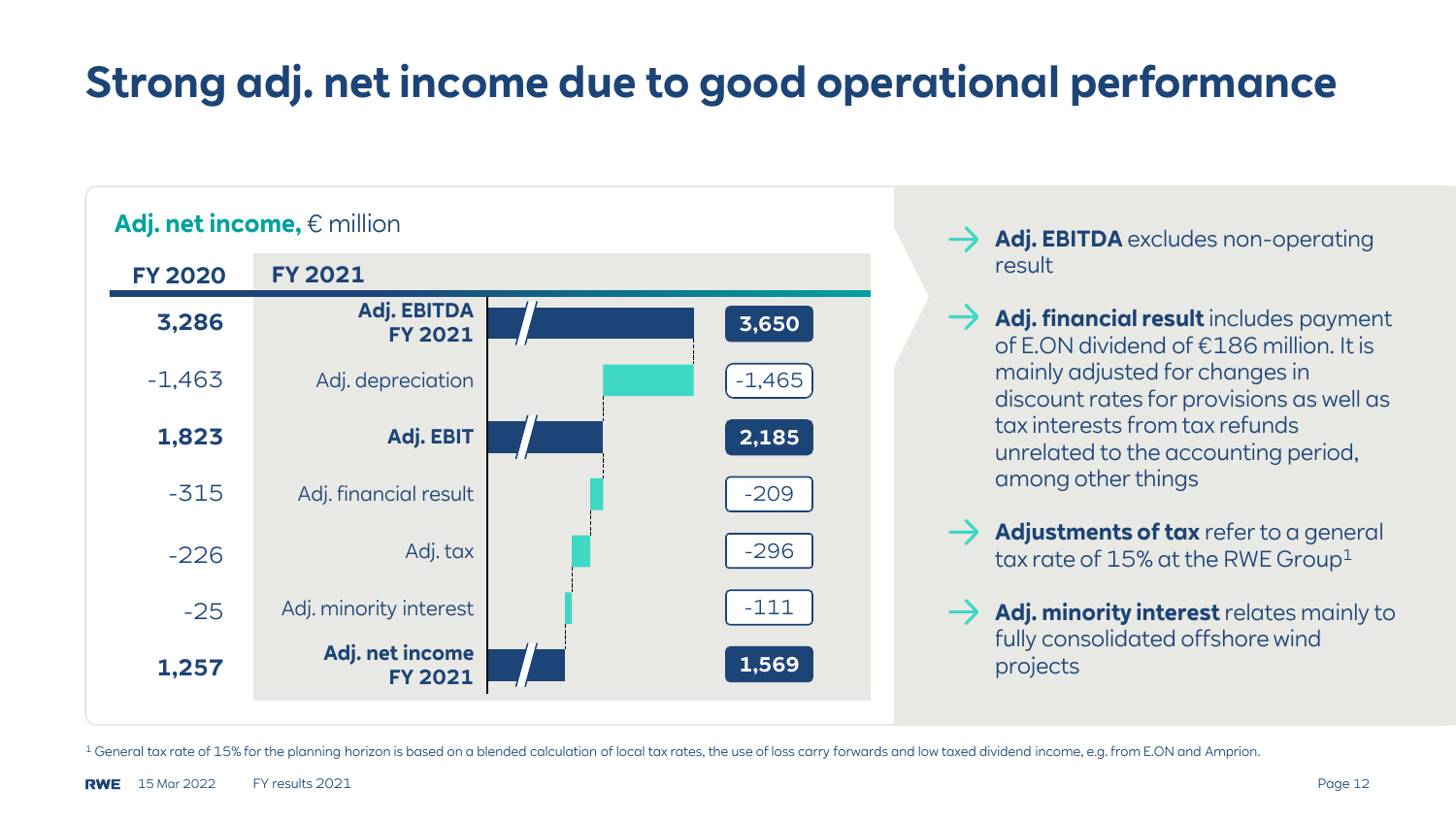## **Adj. operating cash flow marked by good operational result and effects in operating working capital**



**Changes in provisions/(Non-) Cash items**  mainly driven by legacy and restructuring provisions as well as book gains from the farm-down of Texas wind farms. This is partly offset by the payment from the German hard coal auction in Q3 2021

- **Negative effects in operating working capital** as a result of high commodity prices at year-end leading to higher trade receivables
- **Cash financial result** mainly impacted by interest payments which is partly compensated by E.ON dividend payment in Q2 2021
- **Cash taxes** driven by income taxes in the UK including timing effects

<sup>1</sup> Excludes nuclear provisions since utilisation is not net debt effective and will be refinanced via financial debt.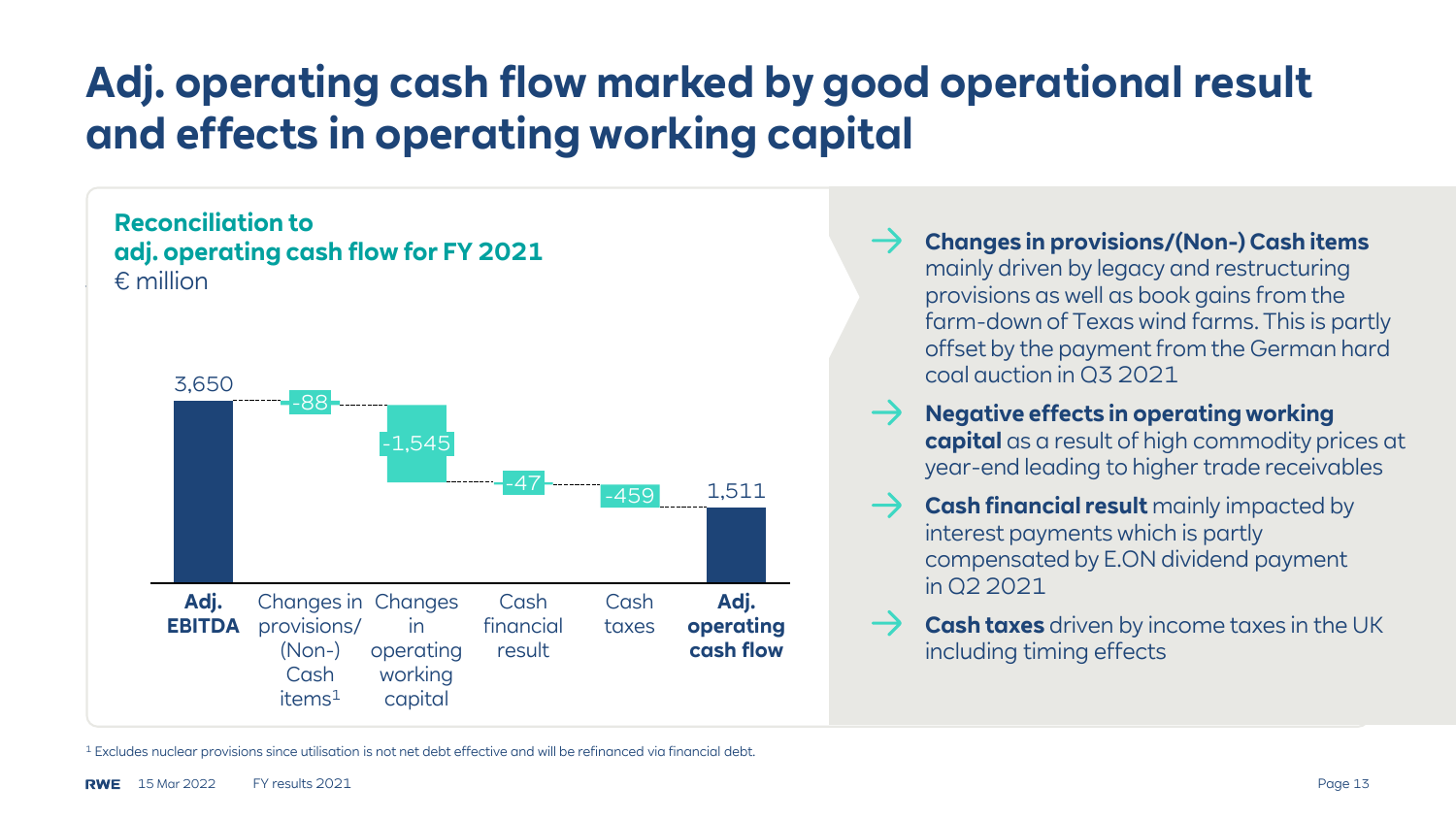## **Net debt decreased substantially as a result of timing effects from hedging and trading activities**



**'Other changes in net financial debt'** include mainly timing effects - amongst others variation margins from hedging and trading activities - as well as receipt of nuclear compensation of €880m

### **'Changes in provisions'** driven by decrease of pension provisions due to higher discount rates and good performance of plan assets

<sup>1</sup> Includes pension and wind provisions but excludes nuclear provisions as they are not part of adj. operating cash flow. Furthermore, CTA allocation of €1.1bn has no effect on net debt. Payment is offset by the decrease in pension provisions. | Note: Rounding differences may occur.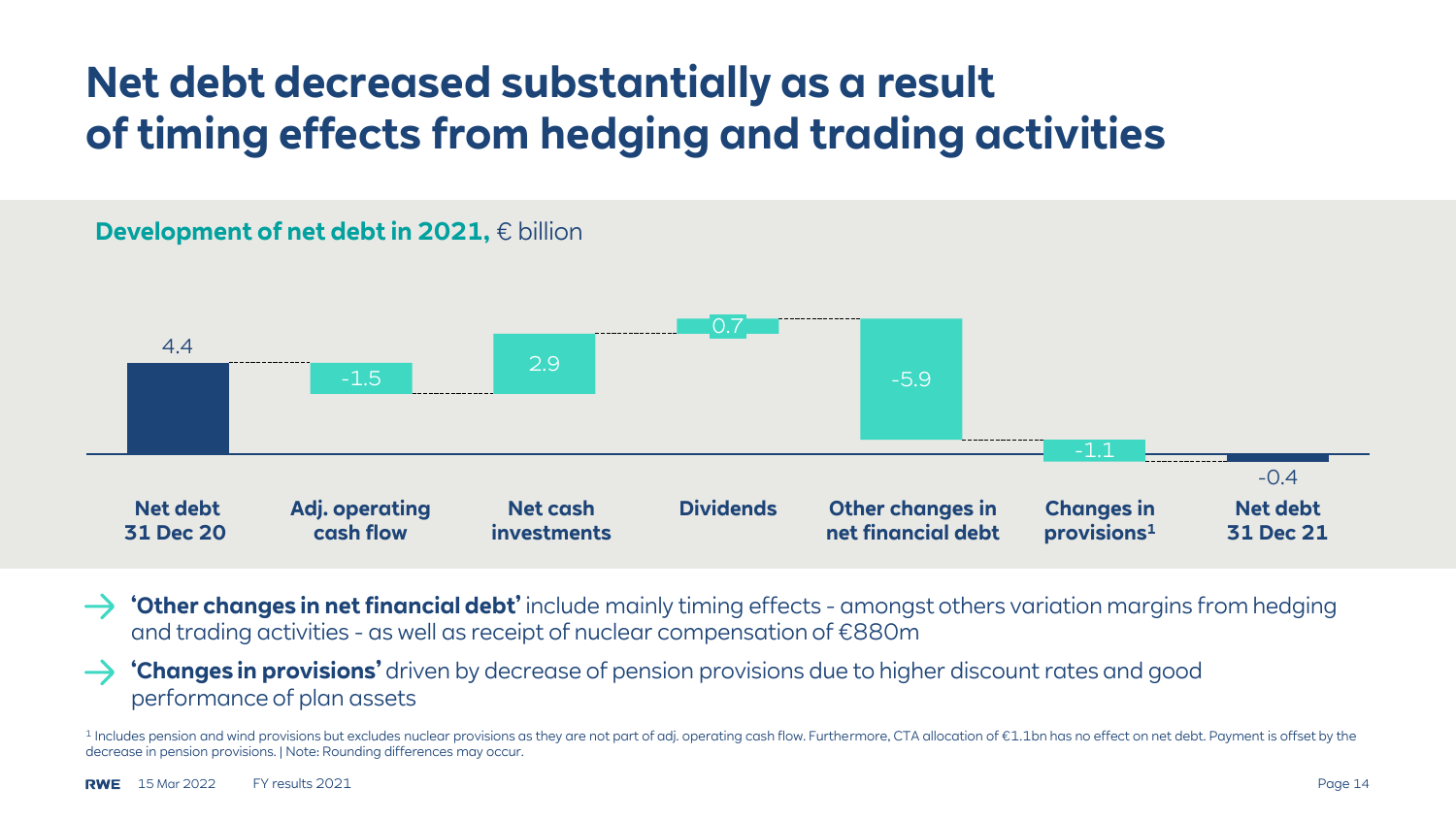## **Our green generation portfolio is growing with 5.6 GW currently under construction**

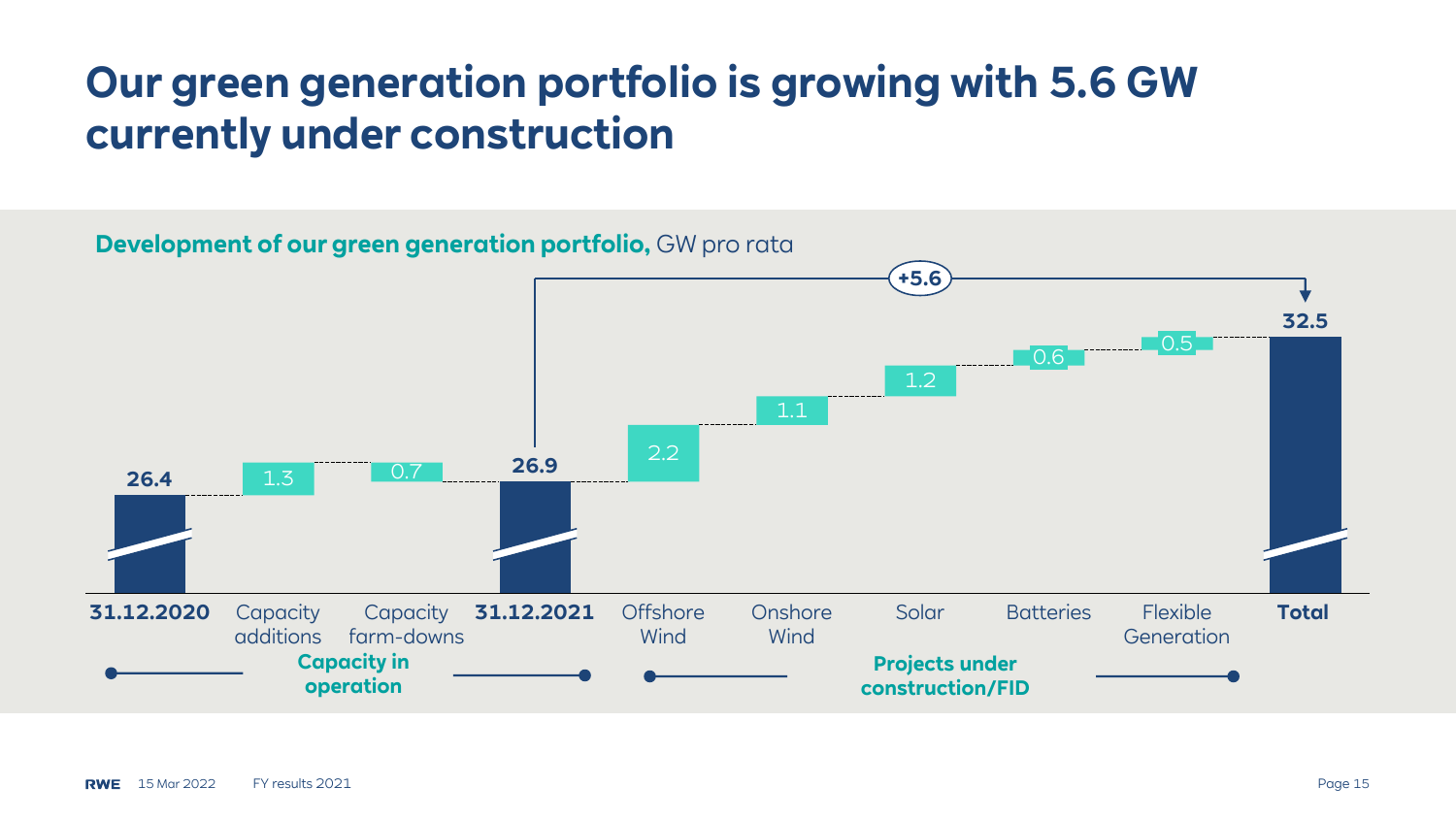## **Outlook for FY 2022 confirmed**

| Group outlook FY 2022,<br>$\epsilon$ million |                 | <b>Actuals FY 2021,</b><br>$\epsilon$ million |
|----------------------------------------------|-----------------|-----------------------------------------------|
| <b>Offshore Wind</b>                         | $1,350 - 1,600$ | 1,110                                         |
| <b>Onshore Wind/Solar</b>                    | $650 - 800$     | 258                                           |
| <b>Hydro/Biomass/Gas</b>                     | $700 - 900$     | 731                                           |
| <b>Supply &amp; Trading</b>                  | 150 - 350       | 769                                           |
| <b>Other/Consolidation</b>                   | $~-150$         | $-107$                                        |
| Core adj. EBITDA                             | $2,900 - 3,300$ | 2,761                                         |
| <b>Coal/Nuclear</b>                          | $650 - 750$     | 889                                           |
| <b>Adj. EBITDA RWE Group</b>                 | $3,600 - 4,000$ | 3,650                                         |
| Adj. Net income                              | $1,300 - 1,700$ | 1,569                                         |
| <b>Dividend target</b>                       | €0.90 per share | €0.90 per share                               |

### **Major value driver FY 2022 versus FY 2021**

- **Offshore Wind:** Higher earnings expected mainly due to increase of wind yields and income from Triton Knoll
- **Onshore Wind/Solar:** Higher earnings expected mainly because of one-offs in 2021 as well as higher wind yields and capacity additions
- **Hydro/Biomass/Gas:** Earnings increase expected mainly on the back of higher hedged generation margins
- **Supply & Trading:** Return to normalised earnings expected after an outstanding trading performance in 2021
- **Coal/Nuclear:** Lower earnings expected due to capacity closures particularly in nuclear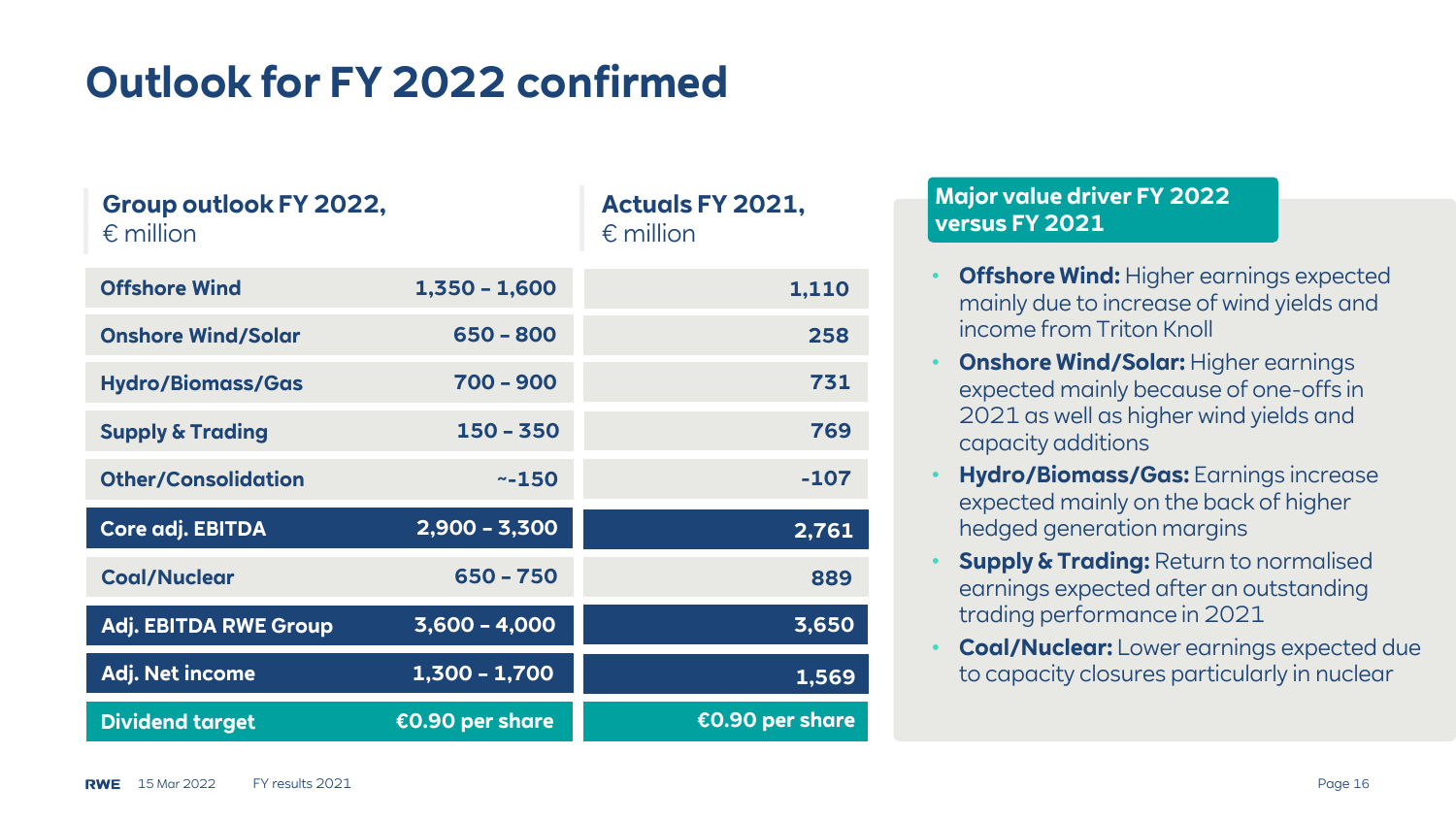## **Appendix**

**RWE** 15 Mar 2022 FY results 2021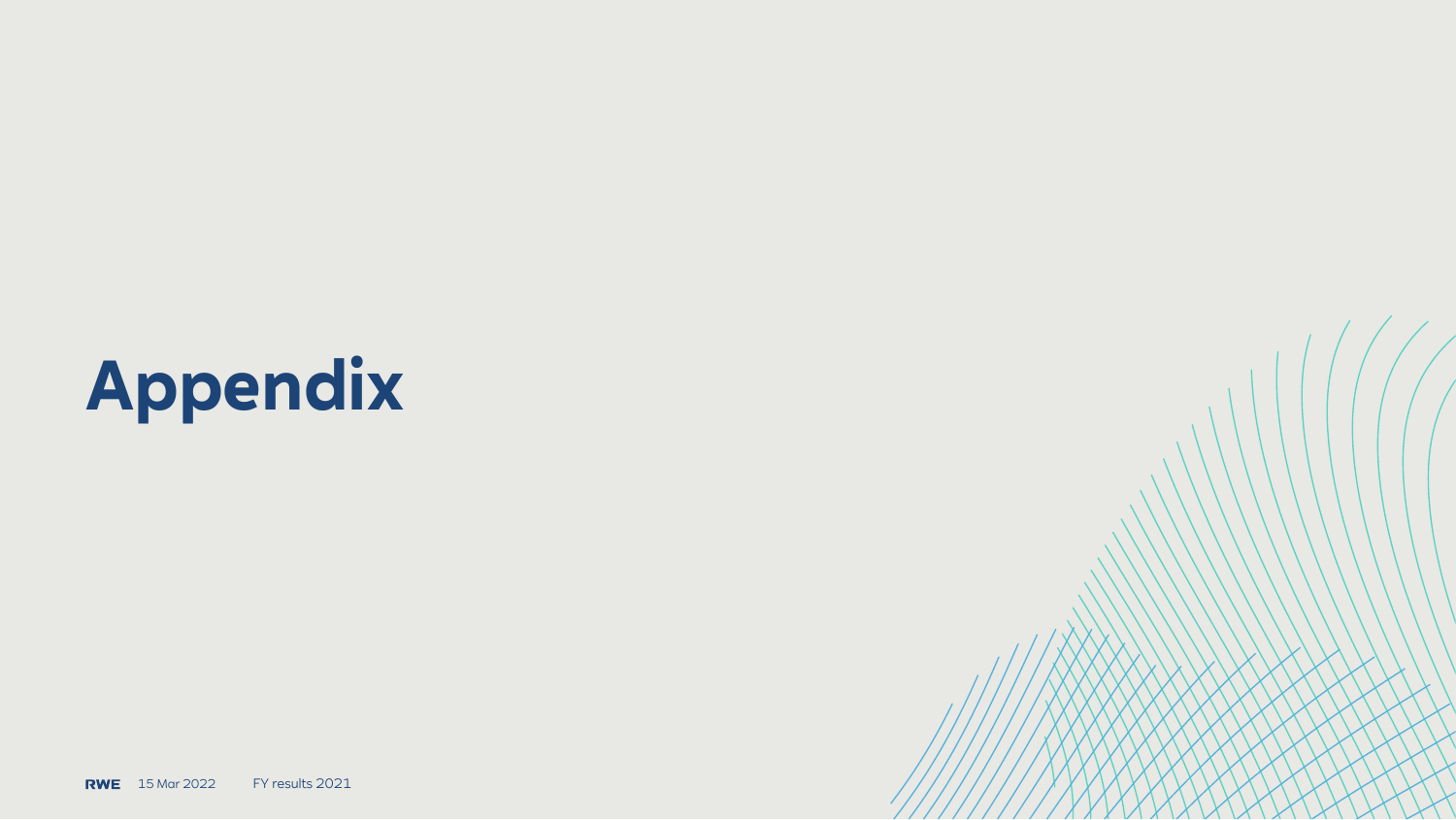**Outlook for FY 2022**

### **Group outlook FY 2022, € million Divisional outlook FY 2022– adj. EBITDA, € million**

|                              | Outlook(Feb 2022) | Outlook (Nov 2021) |                             | Outlook (Feb 2022) | Outlook (Nov 2021) |
|------------------------------|-------------------|--------------------|-----------------------------|--------------------|--------------------|
| Core adj. EBITDA             | $2,900 - 3,300$   | $2,750 - 3,050$    | <b>Offshore Wind</b>        | $1,350 - 1,600$    | $1,350 - 1,550$    |
| <b>Adj. EBITDA RWE Group</b> | $3,600 - 4,000$   | $3,300 - 3,600$    | <b>Onshore Wind/Solar</b>   | $650 - 800$        | $650 - 750$        |
| Depreciation                 | ~1,600            | ~1.600             | <b>Hydro/Biomass/Gas</b>    | $700 - 900$        | $550 - 650$        |
| Adj. EBIT                    | $2,000 - 2,400$   | $1,700 - 2,000$    | <b>Supply &amp; Trading</b> | $150 - 350$        | $150 - 350$        |
| Adj. Financial result        | ~250              | ~200               | <b>Other/Consolidation</b>  | ~150               | $~-150$            |
| Adj. Tax                     | 15%               | 15%                | <b>Coal/Nuclear</b>         | $650 - 750$        | $550 - 650$        |
| Adj. Minorities              | ~200              | ~200               |                             |                    |                    |
| Adj. Net income              | $1,300 - 1,700$   | $1,100 - 1,400$    |                             |                    |                    |
| <b>Dividend target</b>       | €0.90 per share   |                    |                             |                    |                    |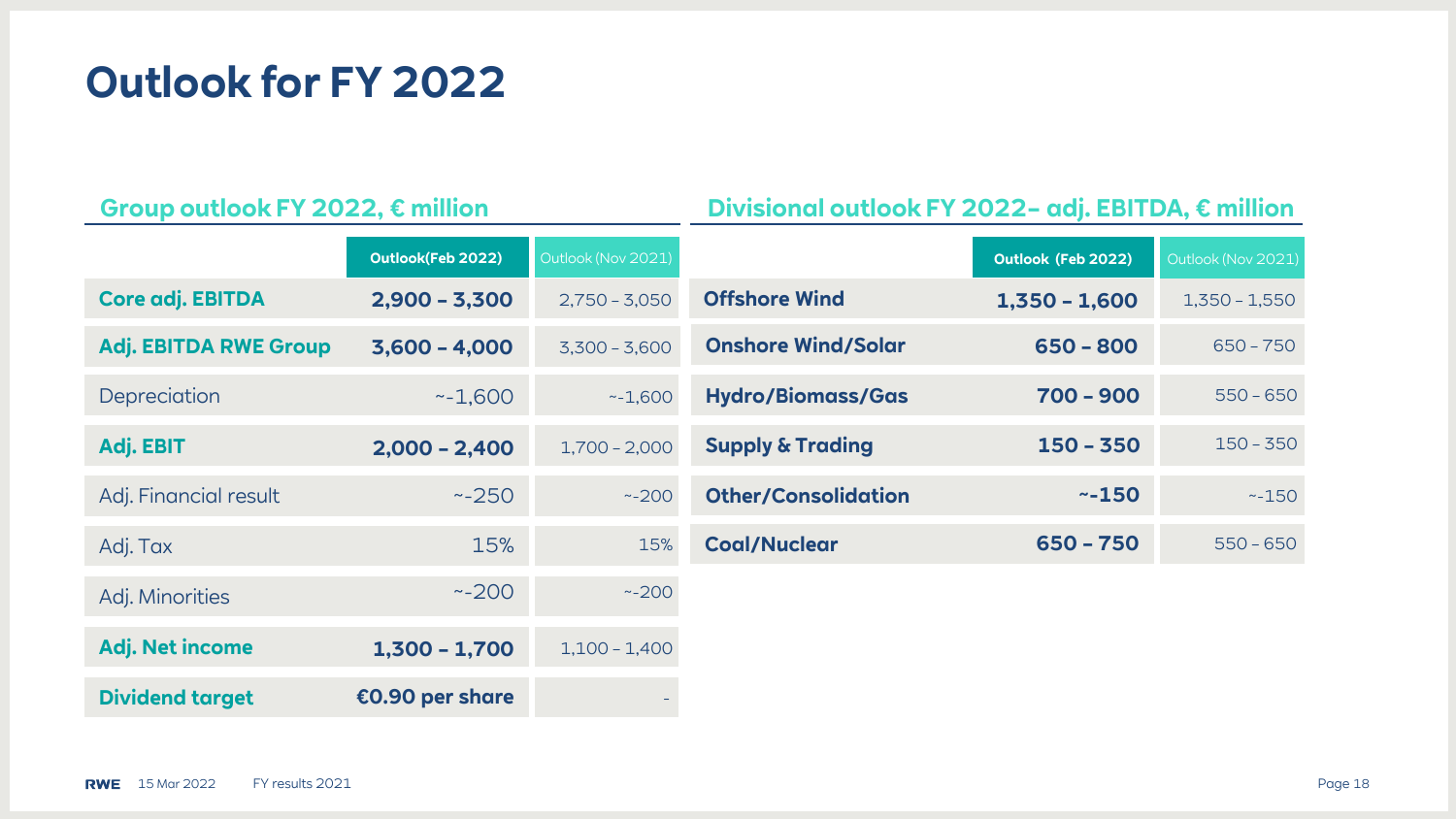## **Key sensitivities to our planning assumptions for FY2022**

| <b>Driver</b>        | <b>Segment</b>           | <b>Type</b>    | <b>Sensitivity</b>                   | Group impact <sup>1</sup>                                                       |
|----------------------|--------------------------|----------------|--------------------------------------|---------------------------------------------------------------------------------|
| Wind levels          | <b>Offshore Wind</b>     | <b>P&amp;L</b> | +/- 10% production                   | $+/-$ £200 million                                                              |
|                      | Onshore Wind/Solar       | P&L            | +/- 10% production                   | $+/- \epsilon$ 150 million                                                      |
| Main f/x (USD & GBP) | <b>RWE Group</b>         | <b>P&amp;L</b> | $+/- 10%$                            | $+/- \text{\textsterling}180$ million                                           |
| $CO2$ prices         | <b>RWE Group</b>         | P&L            | $+/- \in 1/t$                        | Hedged until 2030                                                               |
| Pension provisions   | <b>RWE Group Germany</b> | B/S            | $+/- 0.1%$                           | $-£145/+£165$ million <sup>3</sup>                                              |
|                      | <b>RWE Group abroad</b>  | B/S            | $+/- 0.1%$                           | - $\text{\textsterling}95/\text{+}\text{\textsterling}105$ million <sup>3</sup> |
| Nuclear provisions   | <b>RWE Group</b>         | B/S            | $+/- 0.1\%$ <sup>2</sup>             | $-$ /+ $\epsilon$ 40 million                                                    |
| Mining provisions    | <b>RWE Group</b>         | B/S            | $+0.1%^{2}$<br>$-0.1\%$ <sup>2</sup> | $-$ £130 million<br>$+ \epsilon$ 140 million                                    |

1 All figures are rounded numbers. P&L figures refer to adjusted EBITDA. | 2 Change in real discount rate (net effect from change in nominal discount rate and escalation rate). | 3 Gross effect of changes in present value of defined benefit obligations. No offsetting effect from development of plan assets included. | Note: as of end of Dec 2021.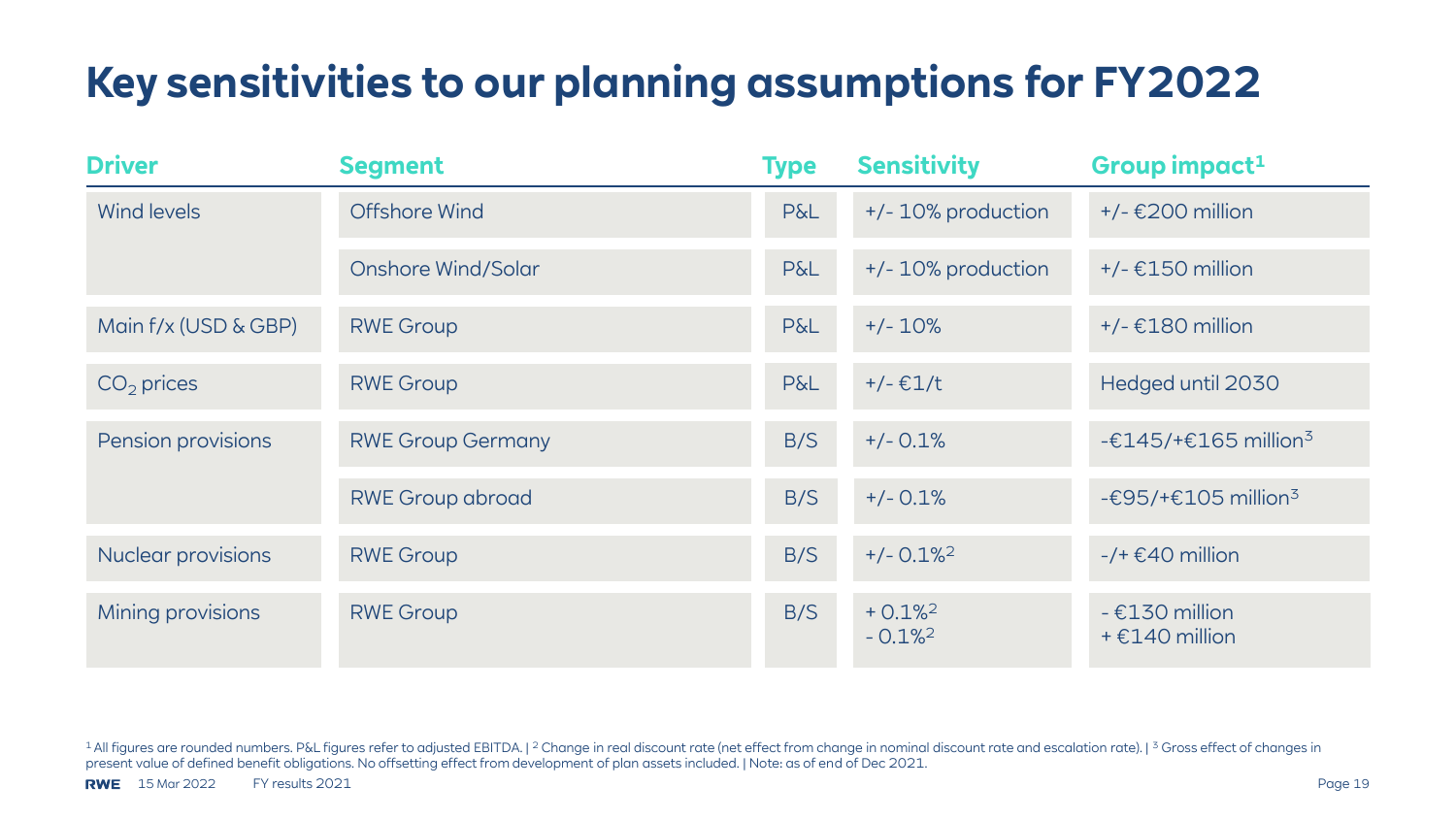## **Offshore Wind: Earnings up mainly due to a consolidation effect and pre-commissioning income from Triton Knoll**

### **Key financials FY 2021 – Offshore Wind**

| $\epsilon$ million                  | <b>FY 2021</b> | <b>FY 2020</b> | change |
|-------------------------------------|----------------|----------------|--------|
| Adj. EBITDA                         | 1,110          | 1,069          | 41     |
| t/o non-recurring items             |                |                |        |
| Depreciation                        | -474           | $-372$         | $-102$ |
| Adj. EBIT                           | 636            | 697            | -61    |
| t/o non-recurring items             |                |                |        |
| Gross cash investments <sup>1</sup> | $-1,880$       | $-1.289$       | -591   |
| Gross cash divestments <sup>1</sup> | +367           | +826           | -459   |

|             | €1,050m - €1,250m                                                                                                                                                            |
|-------------|------------------------------------------------------------------------------------------------------------------------------------------------------------------------------|
|             | <b>Adj. EBITDA FY 2021 vs. FY 2020</b>                                                                                                                                       |
| $\ddotmark$ | Higher earnings contribution from Rampion due to consolidation<br>effect, RWE stake increased by 20% to 50.1% as of 1 Apr 2021<br>Pre-commissioning income from Triton Knoll |
|             | Below normal wind speeds in FY 2021, while FY 2020 was<br>above normal                                                                                                       |
|             | Outlook 2022                                                                                                                                                                 |
|             | €1,350m - €1,600m<br>Adj. EBITDA Outlook 2022 vs. FY 2021                                                                                                                    |
|             | Higher earnings from return to normalised weather conditions                                                                                                                 |
|             | Higher earnings from construction projects: Triton Knoll and Kaskasi                                                                                                         |
|             | Consolidation effect from Rampion for a full year                                                                                                                            |
|             | Higher power prices, partly offset by lower ROC recycle value and start<br>of drop in German compression model                                                               |

<sup>1</sup> Gross cash (di-)investments: Sum of (di-)investments in (in-)tangible and financial assets, loans to non-consolidated affiliates and capital measures.

 $Q$ utlook

**Core**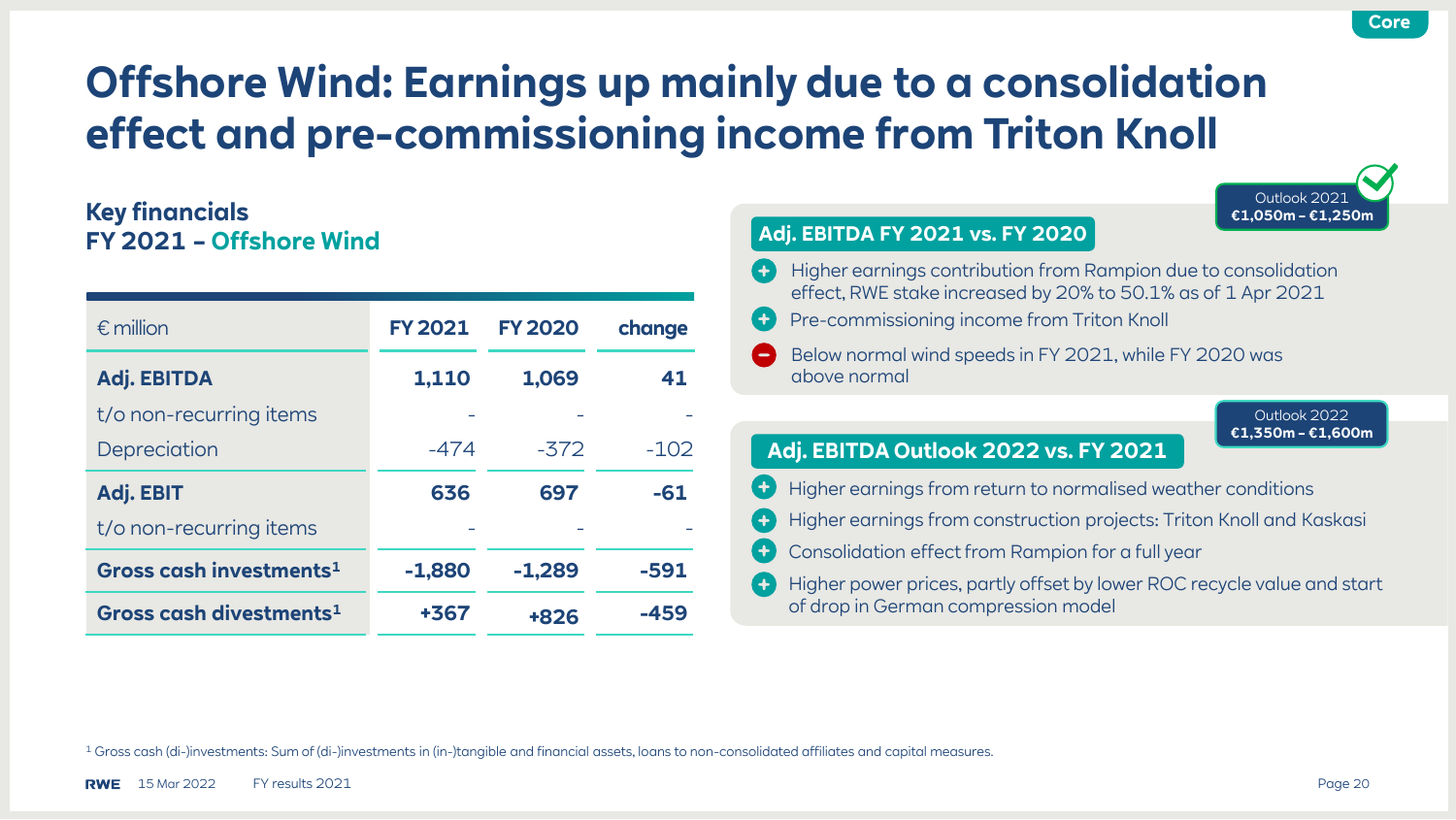## **Onshore Wind/Solar: 2021 earnings slightly above guidance due to stronger than expected fourth quarter**

### **Key financials FY 2021 – Onshore Wind/Solar**

| $\epsilon$ million                  | <b>FY 2021</b> | <b>FY 2020</b> | change |
|-------------------------------------|----------------|----------------|--------|
| <b>Adj. EBITDA</b>                  | 258            | 523            | $-265$ |
| t/o non-recurring items             | $-274$         |                | $-274$ |
| Depreciation                        | $-403$         | $-385$         | $-18$  |
| Adj. EBIT                           | $-145$         | 138            | $-283$ |
| t/o non-recurring items             |                |                |        |
| Gross cash investments <sup>1</sup> | $-1,475$       | $-1.604$       | 129    |
| Gross cash divestments <sup>1</sup> | +600           | +55            | +545   |

|                                                                                                                                 | €50m - €250m                  |
|---------------------------------------------------------------------------------------------------------------------------------|-------------------------------|
| Adj. EBITDA FY 2021 vs. FY 2020                                                                                                 |                               |
| Below normal wind speeds in FY 2021, while FY 2020 was above<br>normal                                                          |                               |
| Higher power prices for unhedged volumes                                                                                        |                               |
| Increased capacity partly offset by Texas farm-down                                                                             |                               |
| Adj. EBITDA significantly impacted by non-recurring items:<br>Negative one-off from Texas cold snap of $\sim$ $\in$ 400 million |                               |
| Book gain from 75% farm-down of wind farms in Texas portfolio <sup>2</sup>                                                      |                               |
|                                                                                                                                 | Outlook 2022<br>€650m - €800m |
| Adj. EBITDA Outlook 2022 vs. FY 2021                                                                                            |                               |
| No one-offs assumed                                                                                                             |                               |
| Earnings increase from capacity additions                                                                                       |                               |
| Higher earnings from return to normalised weather conditions                                                                    |                               |
| Higher power prices for unhedged volumes                                                                                        |                               |
| Increased development expenses for mid-to-long-term growth                                                                      |                               |

<sup>1</sup> Gross cash (di-)investments: Sum of (di-)investments in (in-)tangible and financial assets, loans to non-consolidated affiliates and capital measures. | <sup>2</sup> Book gain for four wind farms; Cranell, Stella, East Raymond, West Raymond. | Note: restated figures for 2020 due to change in the accounting for tax benefits as of 1 Jan 2021.

**Core**

Outlook 2021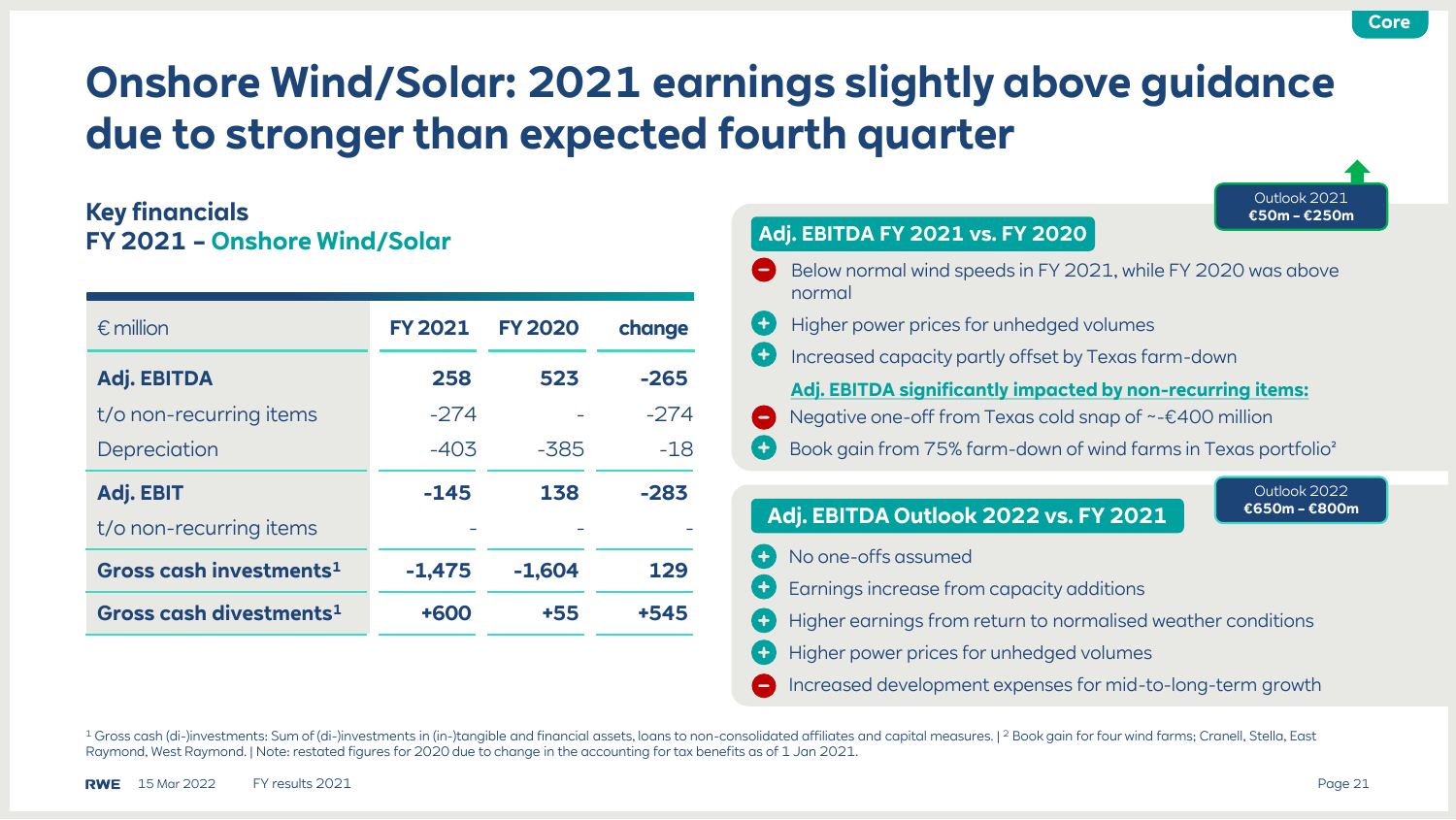## **Hydro/Biomass/Gas: Very strong year-end performance pushed earnings above guidance**

### **Key financials FY 2021 – Hydro/Biomass/Gas**

| $\epsilon$ million                  | <b>FY 2021</b> | <b>FY 2020</b> | change     |
|-------------------------------------|----------------|----------------|------------|
| <b>Adj. EBITDA</b>                  | 731            | 621            | <b>110</b> |
| t/o non-recurring items             |                |                |            |
| Depreciation                        | $-313$         | $-338$         | 25         |
| <b>Adj. EBIT</b>                    | 418            | 283            | 135        |
| t/o non-recurring items             |                |                |            |
| Gross cash investments <sup>1</sup> | -300           | $-269$         | -31        |



<sup>1</sup> Gross cash investments: Sum of investments in (in-)tangible and financial assets, loans to non-consolidated affiliates and capital measures. | Note: including 37.9% stake in Kelag.

**Core**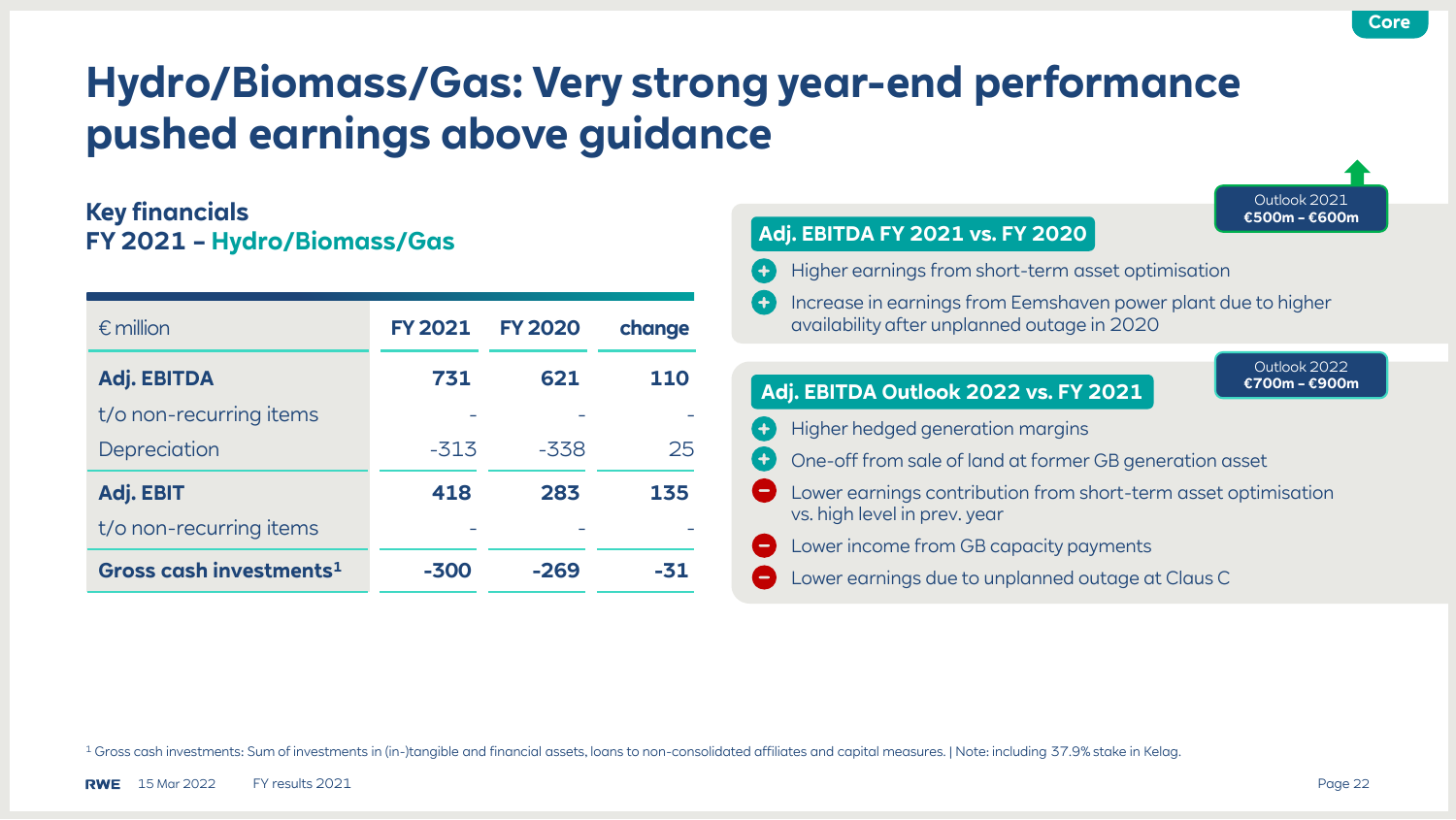Outlook 2021 **Signif. >€350m**

Outlook 2022 **€150m - €350m**

## **Supply & Trading: Outstanding trading performance**

### **Key financials FY 2021 – Supply & Trading**

| $\epsilon$ million                  | <b>FY 2021</b> | <b>FY 2020</b> | change |
|-------------------------------------|----------------|----------------|--------|
| <b>Adj. EBITDA</b>                  | 769            | 539            | 230    |
| t/o non-recurring items             |                |                |        |
| Depreciation                        | $-48$          | $-43$          | -5     |
| Adj. EBIT                           | 721            | 496            | 225    |
| t/o non-recurring items             |                |                |        |
| Gross cash investments <sup>1</sup> | -67            | -70            |        |

### **Adj. EBITDA FY 2021 vs. FY 2020**

Outstanding trading performance and higher contribution from Gas & LNG business

### **Adj. EBITDA Outlook 2022 vs. FY 2021**

- Return to normalised earnings level after very high earnings contribution in 2021
- Long-term average earnings of ~€250 million

<sup>1</sup> Gross cash investments: Sum of investments in (in-)tangible and financial assets, loans to non-consolidated affiliates and capital measures.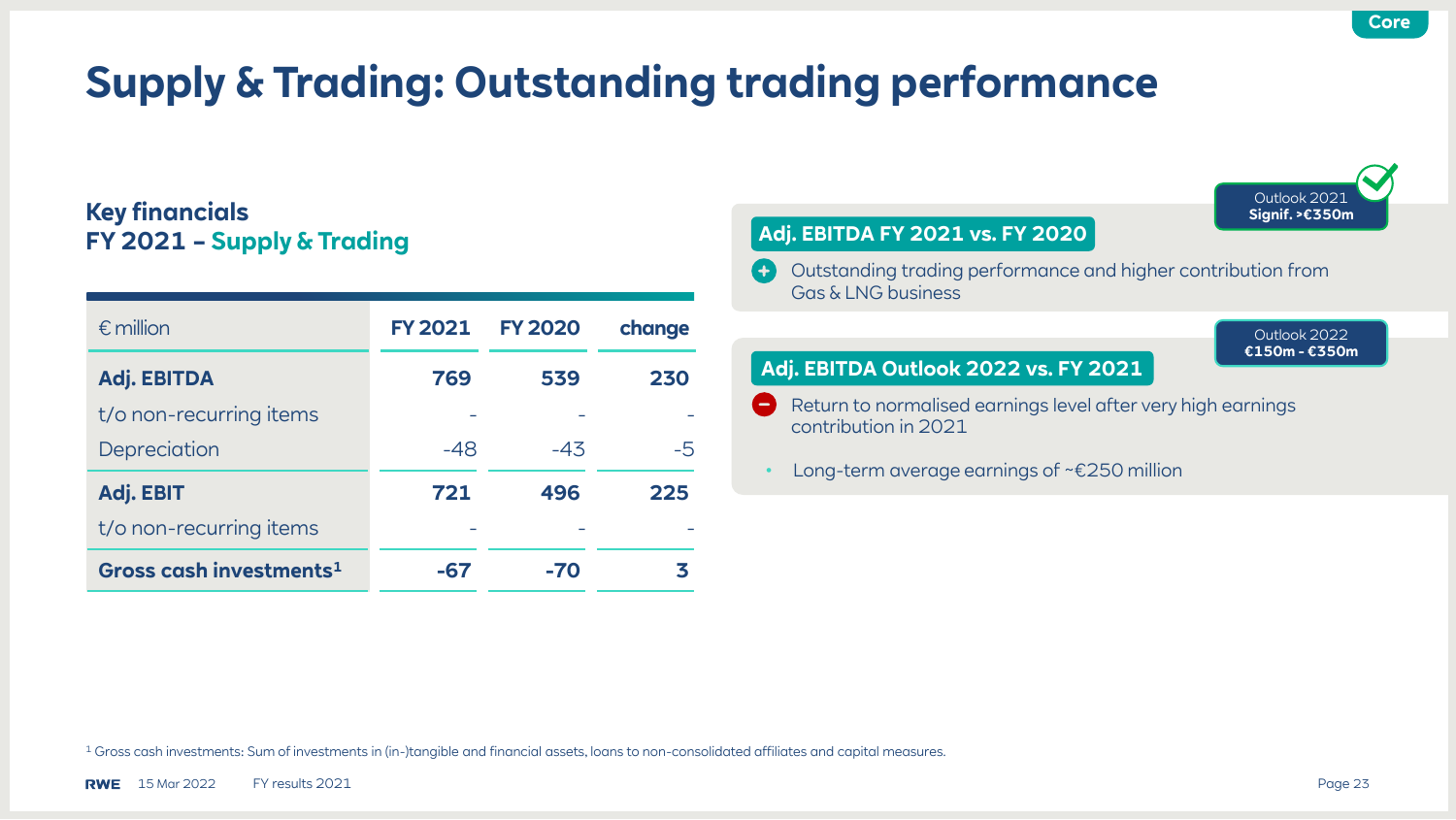## **Coal/Nuclear: Solid earnings on back of higher realised hedged generation margins**

### **Key financials FY 2021 – Coal/Nuclear**

| $\epsilon$ million                  | <b>FY 2021</b> | <b>FY 2020</b> | change |
|-------------------------------------|----------------|----------------|--------|
| Adj. EBITDA                         | 889            | 559            | 330    |
| t/o non-recurring items             |                |                |        |
| Depreciation                        | $-228$         | $-325$         | 97     |
| Adj. EBIT                           | 661            | 234            | 427    |
| t/o non-recurring items             |                |                |        |
| Gross cash investments <sup>1</sup> | -259           | -184           | -75    |



Lower generation margin due to capacity closures in nuclear and lignite partly compensated by related cost savings and higher generation volumes

<sup>1</sup> Gross cash investments: Sum of investments in (in-)tangible and financial assets, loans to non-consolidated affiliates and capital measures.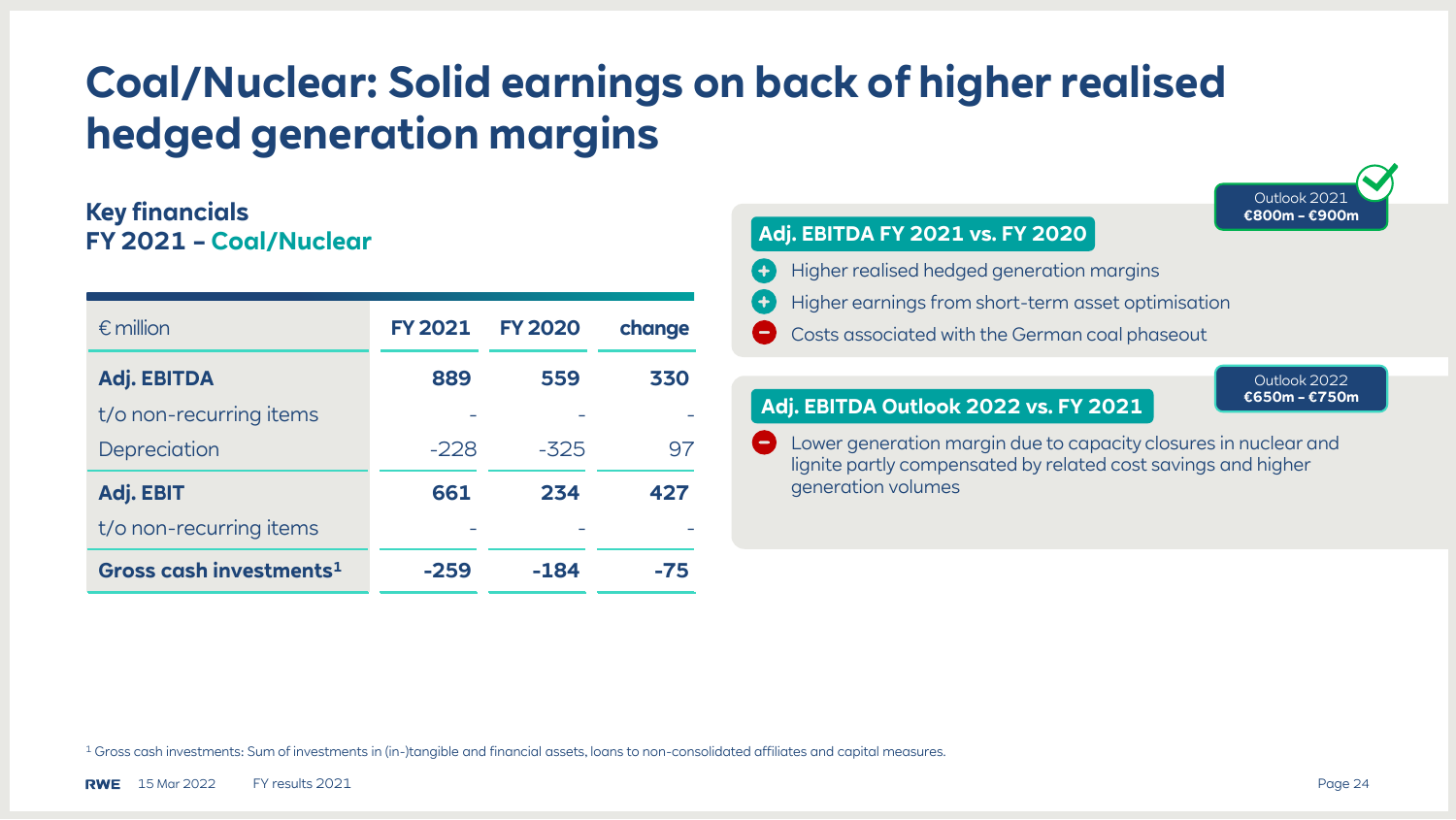## **Reconciliation to adj. net income**

|                         | 12M 2021 |             |          |
|-------------------------|----------|-------------|----------|
| $(\epsilon$ million)    | Reported | Adjustments | Adjusted |
| <b>Adjusted EBITDA</b>  | 3,650    |             | 3,650    |
| Depreciation            | $-1,465$ |             | $-1,465$ |
| <b>Adjusted EBIT</b>    | 2,185    | ÷           | 2,185    |
| Non-operating result    | $-650$   | 650         |          |
| <b>Financial result</b> | $-13$    | $-196$      | $-209$   |
| Taxes on income         | $-690$   | 394         | $-296$   |
| <b>Income</b>           | 832      | 848         | 1,680    |
| of which                |          |             |          |
| Minority interest       | 111      | ٠           | 111      |
| Net income <sup>1</sup> | 721      | 848         | 1,569    |

<sup>1</sup> Income attributable to RWE AG shareholders. | Note: Rounding differences may occur.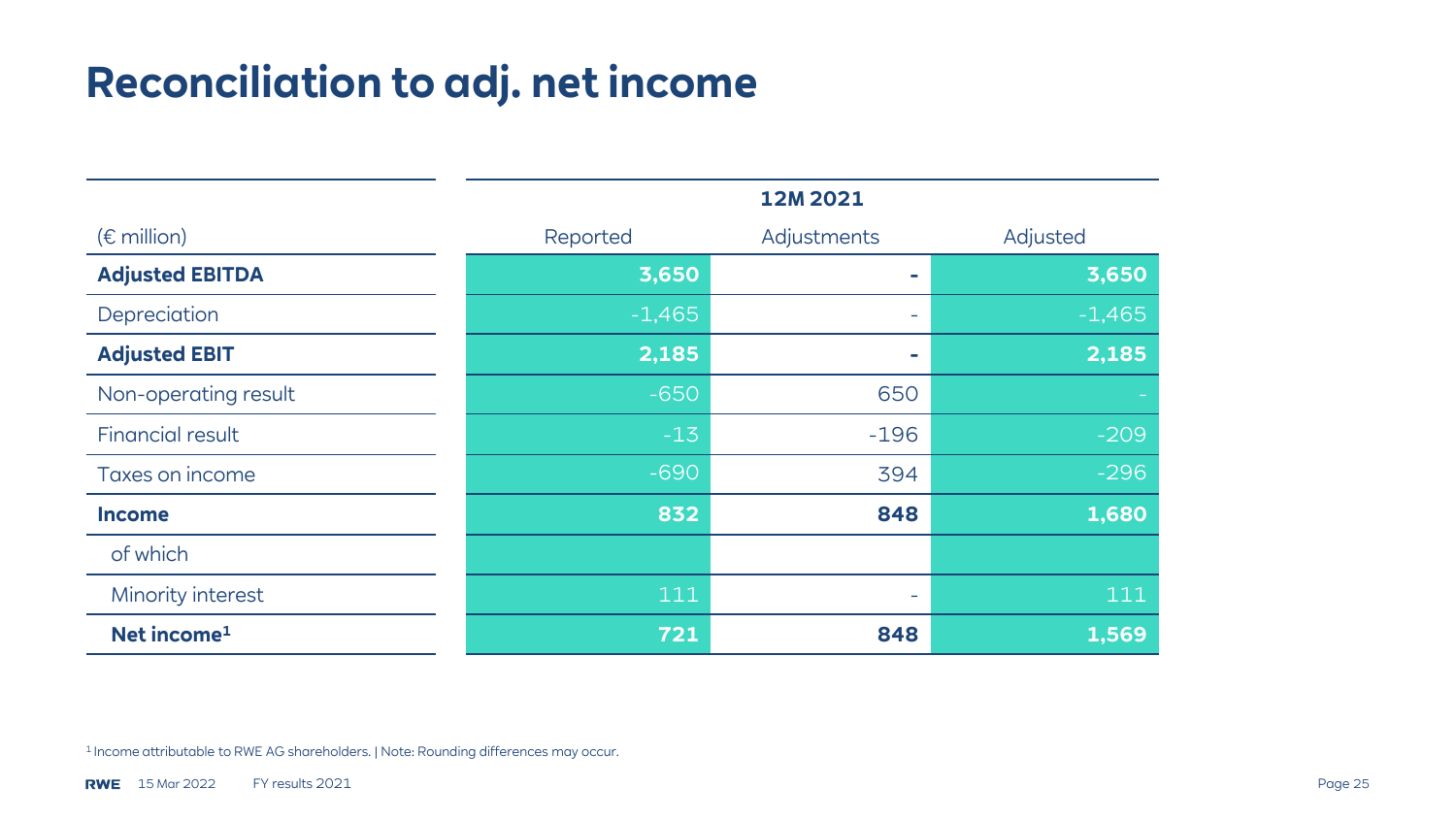## **Economic net debt**

### **Net debt**

| $(\epsilon$ million)                                          | 31 Dec 2021 | 31 Dec 2020 | $+/-$     |
|---------------------------------------------------------------|-------------|-------------|-----------|
| Cash and cash equivalents                                     | 5,825       | 4,774       | 1,051     |
| Marketable securities                                         | 8,347       | 4,517       | 3,830     |
| Other financial assets                                        | 12,403      | 2,507       | 9,896     |
| <b>Financial assets</b>                                       | 26,575      | 11,798      | 14,777    |
| Bonds, other notes payable, bank debt, commercial paper       | $-10,704$   | $-2,160$    | $-8,544$  |
| Hedging of bond currency risk                                 | $-9$        | $-31$       | 22        |
| Other financial liabilities                                   | $-7,090$    | $-3,038$    | $-4,052$  |
| <b>Financial liabilities</b>                                  | $-17.803$   | $-5,229$    | $-12,574$ |
| Minus 50% of the hybrid capital recognised as debt            | 290         | 278         | 12        |
| Net financial assets (including correction of hybrid capital) | 9,062       | 6,847       | 2,215     |
| Provisions for pensions and similar obligations               | $-1,934$    | $-3,864$    | 1,930     |
| Surplus of plan assets over benefit obligations               | 459         | 172         | 287       |
| Provisions for nuclear waste management                       | $-6,029$    | $-6,451$    | 422       |
| Provisions for dismantling wind farms                         | $-1,198$    | $-1,136$    | $-62$     |
| <b>Net debt</b>                                               | 360         | $-4,432$    | 4,792     |

### **Net debt definition**

- Net debt does not contain mining provisions, which essentially cover our obligations to recultivate opencast mining areas
- Financial assets we currently use to cover these provisions are also not part of the net debt, i.e.
	- o €2.6bn claim against the state for damages arising from the lignite phaseout
	- o E.ON stake of 15%